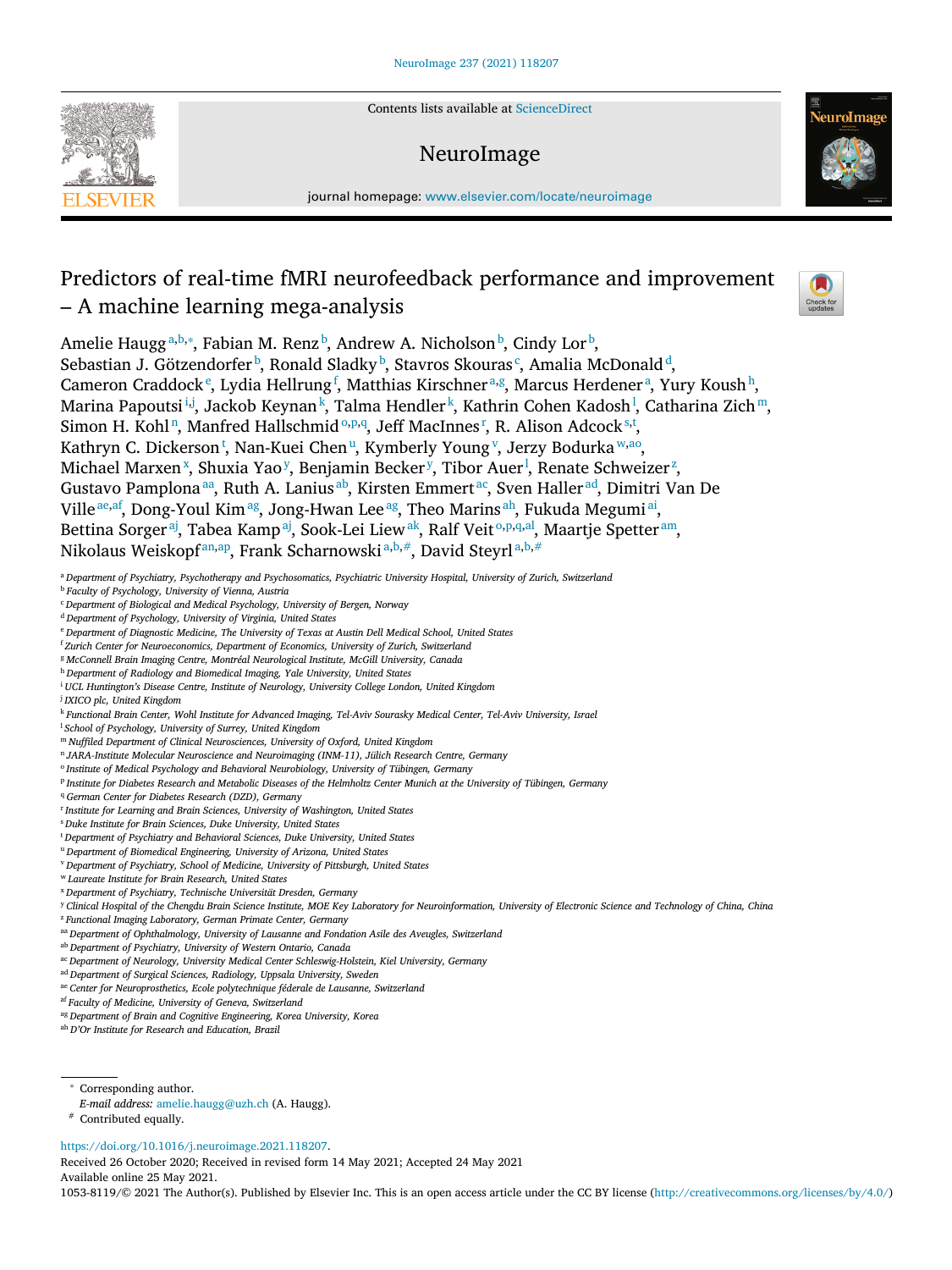<span id="page-1-0"></span>ai *Center for Brain Science, RIKEN, Japan*

aj *Department of Cognitive Neuroscience, Faculty of Psychology and Neuroscience, Maastricht University, The Netherlands*

ak *University of Southern California, United States*

al *High-Field Magnetic Resonance Center, Max Planck Institute for Biological Cybernetics, Germany*

am *School of Psychology, University of Birmingham, United Kingdom*

an *Max Planck Institute for Human Cognitive and Brain Sciences, Germany*

ao *Stephenson School of Biomedical Engineering, University of Oklahoma, United States*

ap Felix Bloch Institute for Solid State Physics, Faculty of Physics and Earth Sciences, Leipzig University, Germany

## a r t i c l e i n f o

*Keywords:* Neurofeedback Functional MRI Mega-analysis Machine learning Real-time fMRI Learning

## A B S T R A C T

Real-time fMRI neurofeedback is an increasingly popular neuroimaging technique that allows an individual to gain control over his/her own brain signals, which can lead to improvements in behavior in healthy participants as well as to improvements of clinical symptoms in patient populations. However, a considerably large ratio of participants undergoing neurofeedback training do not learn to control their own brain signals and, consequently, do not benefit from neurofeedback interventions, which limits clinical efficacy of neurofeedback interventions. As neurofeedback success varies between studies and participants, it is important to identify factors that might influence neurofeedback success. Here, for the first time, we employed a big data machine learning approach to investigate the influence of 20 different design-specific (e.g. activity vs. connectivity feedback), region of interestspecific (e.g. cortical vs. subcortical) and subject-specific factors (e.g. age) on neurofeedback performance and improvement in 608 participants from 28 independent experiments.

With a classification accuracy of 60% (considerably different from chance level), we identified two factors that significantly influenced neurofeedback performance: Both the inclusion of a pre-training no-feedback run before neurofeedback training and neurofeedback training of patients as compared to healthy participants were associated with better neurofeedback performance. The positive effect of pre-training no-feedback runs on neurofeedback performance might be due to the familiarization of participants with the neurofeedback setup and the mental imagery task before neurofeedback training runs. Better performance of patients as compared to healthy participants might be driven by higher motivation of patients, higher ranges for the regulation of dysfunctional brain signals, or a more extensive piloting of clinical experimental paradigms. Due to the large heterogeneity of our dataset, these findings likely generalize across neurofeedback studies, thus providing guidance for designing more efficient neurofeedback studies specifically for improving clinical neurofeedback-based interventions. To facilitate the development of data-driven recommendations for specific design details and subpopulations the field would benefit from stronger engagement in open science research practices and data sharing.

#### **1. Introduction**

Real-time functional magnetic resonance (fMRI) neurofeedback is a non-invasive technique that enables healthy individuals and patients to voluntarily regulate neural signals. In the last decades, this method has gained growing popularity in the neuroimaging community and, to date, a wide range of real-time fMRI neurofeedback studies have collectively demonstrated the feasibility of volitional regulation through realtime fMRI neurofeedback (see [Thibault](#page-9-0) et al. (2018)). Further, many of these studies have also shown behavioral changes in healthy individuals, as well as clinical improvements in patient populations after neurofeedback training. In healthy participants, real-time fMRI neurofeedback training has been specifically linked to improvements in attention (e.g. [DeBettencourt](#page-8-0) et al., 2015; [Pamplona](#page-9-0) et al., 2020), emotion regulation [\(Koush](#page-8-0) et al., 2015; Paret and [Hendler,](#page-9-0) 2020; Zich et al., 2020), memory (e.g. [Scharnowski](#page-10-0) et al., 2015; [Sherwood](#page-9-0) et al., 2016; [Zhang](#page-9-0) et al., 2013), motivation (e.g. Zhi et al., [2018\)](#page-10-0), motor performance (e.g. Bray et al., [2007;](#page-8-0) [Scharnowski](#page-9-0) et al., 2015; Sitaram et al., 2012; Zhao et al., [2013\)](#page-9-0), speech performance (Rota et al., [2009\)](#page-9-0), and visual perception (e.g. [Scharnowski](#page-9-0) et al., 2012; [Shibata](#page-9-0) et al., 2011). In clinical populations, real-time fMRI neurofeedback training has been shown to both improve clinical measures and normalize pathological neural characteristics in patients suffering from a wide range of disorders, such as alcohol and nicotine addiction [\(Canterberry](#page-8-0) et al., 2013; [Hanlon](#page-8-0) et al., 2013; [Hartwell](#page-8-0) et al., 2016; [Karch](#page-8-0) et al., 2015; Kim et al., 2015; X. Li et al., [2013\)](#page-8-0), anxiety [\(Morgenroth](#page-8-0) et al., 2020), borderline [personality](#page-9-0) disorder [\(Paret](#page-9-0) et al., 2016), depression (Linden et al., 2012; [Mehler](#page-9-0) et al., 2018; [Quevedo](#page-9-0) et al., 2020; Young et al., 2017, [2014\)](#page-9-0), obsessive compulsive disorder [\(Buyukturkoglu](#page-9-0) et al., 2015), phobia [\(Zilverstand](#page-10-0) et al., 2015), post-traumatic stress disorder [\(Gerin](#page-8-0) et al., 2016; [Nicholson](#page-9-0) et al., 2017), schizophrenia [\(Bauer](#page-8-0) et al., 2020), Tourette syndrome [\(Sukhodolsky](#page-9-0) et al., 2020), chronic pain [\(deCharms](#page-8-0) et al., 2005; [Guan](#page-8-0) et al., 2014), Huntington's disease [\(Papoutsi](#page-9-0) et al., 2018), obesity [\(Frank](#page-8-0) et al., 2012; Kohl et al., [2019\)](#page-8-0), Parkinson's disease [\(Buyukturkoglu](#page-8-0) et al., 2013; [Subramanian](#page-9-0) et al., 2011), stroke rehabilitation [\(Mehler](#page-9-0) et al., 2020), tinnitus [\(Emmert](#page-8-0) et al., 2017; [Haller](#page-8-0) et al., 2010), and visuo-spatial neglect (Fabien [Robineau](#page-9-0) et al., 2019).

Critically however, not all participants undergoing real-time fMRI neurofeedback training optimally benefit from the aforementioned improvements on behavioral and clinical measures, due to variations in their success on acquiring neural control. Previous real-time fMRI neurofeedback studies have reported relatively high rates of non-responders, i.e., participants who fail to regulate their brain signals in the desired direction (Bray et al., [2007;](#page-8-0) [Chiew](#page-8-0) et al., 2012; [deCharms](#page-8-0) et al., 2005; [Johnson](#page-8-0) et al., 2012; [Ramot](#page-9-0) et al., 2016; F. [Robineau](#page-9-0) et al., 2014; [Scharnowski](#page-9-0) et al., 2012; Yoo et al., [2008\)](#page-9-0). Averaging across these studies, the non-responder rate of real-time fMRI neurofeedback studies is estimated to lie around 38% [\(Haugg](#page-8-0) et al., 2020). Here, it should be noted that, to date, no standard thresholds for identifying non-responders are available and definitions of non-responders often vary between studies. Generally, even real-time fMRI neurofeedback participants who were eventually able to gain control over their own brain signals still showed large variability in their neurofeedback regulation performance [\(Haugg](#page-8-0) et al., 2020). Similar estimations and observations have also been reported in the electroencephalogram (EEG) neurofeedback literature, where the so-called "neurofeedback inefficacy problem" refers to the variability in neurofeedback success and comprises a well-known issue [\(Alkoby](#page-8-0) et al., 2017). Therefore, the fields of both EEG- and fMRIbased neurofeedback would greatly benefit from methodologically advanced investigations that can reveal the factors responsible for the unexplained variability of neurofeedback success.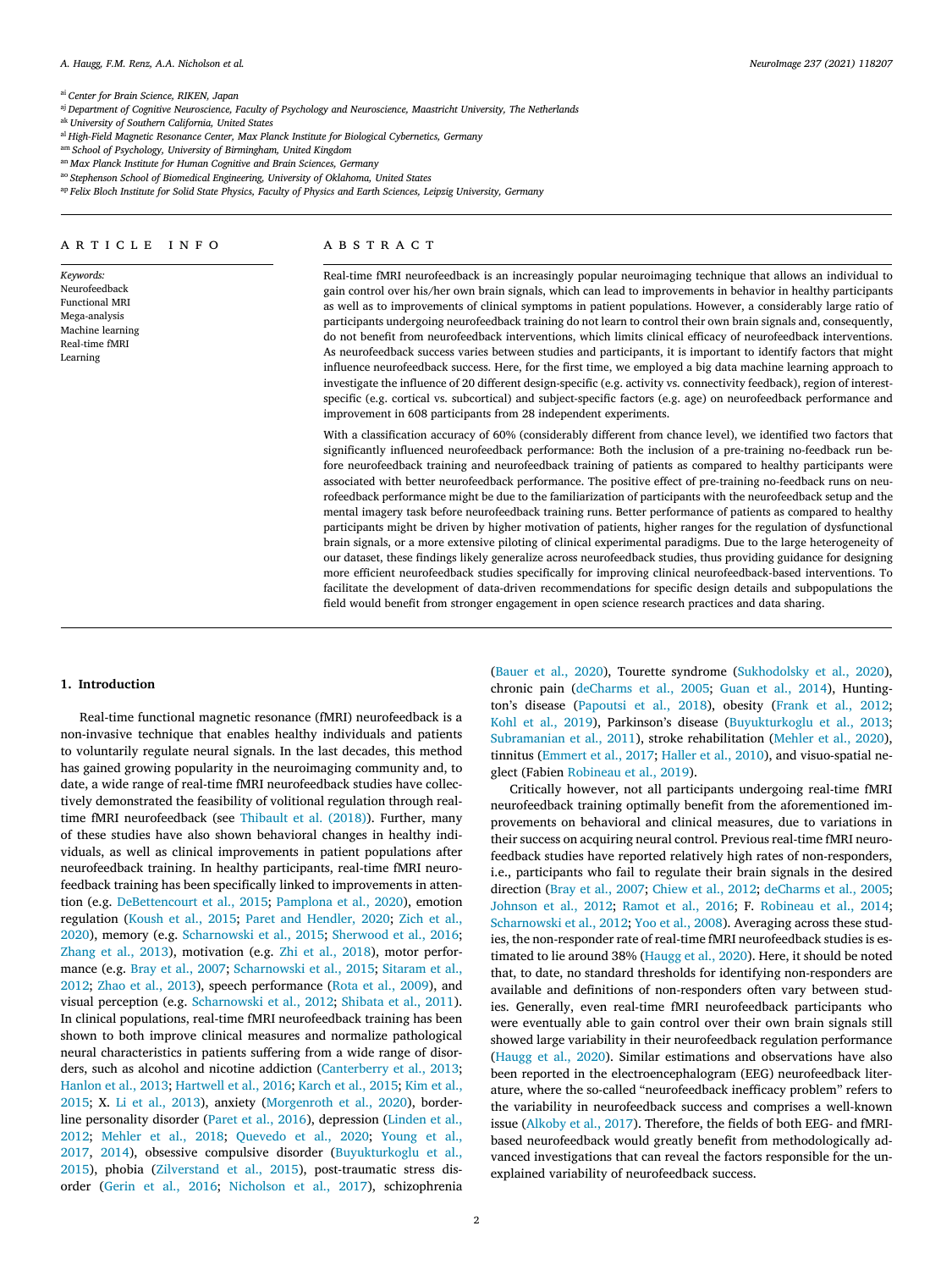Interestingly, previous studies have demonstrated that the proportion of responders varies between different neurofeedback studies. Of importance, this suggests that some neurofeedback study-specific parameters might be more beneficial for neurofeedback success than others. Previously, few empirical studies have investigated the influence of neurofeedback design parameters on neurofeedback success. Specifically, two independent studies found that using an intermittent feedback display was superior over using a continuous feedback display [\(Hellrung](#page-8-0) et al., 2018; [Johnson](#page-8-0) et al., 2012), while conversely, a third study reported this effect only for a single session of neurofeedback, but not for multiple neurofeedback sessions [\(Emmert](#page-8-0) et al., 2017). In another study, Papoutsi and colleagues investigated the influence of activity- versus connectivity-based neurofeedback on neurofeedback success, but did not find a significant difference between activity- and connectivity-based neurofeedback [\(Papoutsi](#page-9-0) et al., 2020). Interestingly, Kim et al. reported increased neurofeedback efficacy when combining connectivity-based information with activity-based neurofeedback (Kim et al., [2015\)](#page-8-0). Focusing on subject-specific psychological factors in a systematic review, Cohen Kadosh and colleagues observed that attention and motivation might be important factors for determining neurofeedback success (Cohen and [Staunton,](#page-8-0) 2019). However, an empirical validation of these suggestions is still needed. Other empirical studies observed a relationship between subject-specific questionnaires and neurofeedback success, yet these questionnaires were highly specific for the trained target region and participant population, and therefore do not generalize to other [neurofeedback](#page-8-0) studies (Emmert et al., 2017; [Koush](#page-8-0) et al., 2015).

Taken together, these empirical studies contribute invaluable information regarding the optimal design of neurofeedback studies. However, many critical factors that might influence neurofeedback success have not been investigated yet. For instance, it is not known whether a large number of neurofeedback training runs is beneficial for neurofeedback success, an essential question in the field of fMRI-based neurofeedback due to the high cost of scanning hours. This also includes the question of whether neurofeedback training should be performed across several training days to facilitate neurofeedback learning through sleep consolidation. Other important factors are the inclusion of reinforcers such as monetary rewards [\(Sepulveda](#page-9-0) et al., 2016) and social rewards [\(Mathiak](#page-9-0) et al., 2010), or the highly debated question of whether participants should receive precise or more open instructions regarding regulation strategies [\(Sitaram](#page-9-0) et al., 2016). Ultimately, the number of possible factors that might influence neurofeedback performance and the number of conceivable interactions between these factors are immense and it would not be feasible to untangle them and optimize design empirically. Further, statistical power and generalizability across different study designs are limited in original empirical studies.

On balance, 'big data' approaches encompassing a wide range of neurofeedback participants and studies constitute an unprecedented opportunity that can be used to investigate a large number of factors that might influence neurofeedback success. In addition, big data methods allow correcting for possible interactions and usually result in relatively generalizable findings. To date, however, big data investigations encompassing a large number of participants are still rare in the field of real-time fMRI neurofeedback. Several reviews have descriptively summarized the field (Heunis et al., 2020; [Thibault](#page-8-0) et al., 2018) or studies focusing on a specific application (Dudek and [Dodell-Feder,](#page-8-0) 2021; Trambaiolli et al., 2021; Tursic et al., 2020; Wang et al., 2018). Other big data investigations investigated the influence of pre-training brain activation levels on neurofeedback success [\(Haugg](#page-8-0) et al., 2020) and the relationship between brain structures and [neurofeedback](#page-10-0) success (Zhao et al., 2021).

Here, for the first time, we employ exploratory machine learning methods to compute the influence of a wide range of different subjectand study-specific factors on real-time fMRI neurofeedback success. In particular, we investigated the influence of 20 different factors on neurofeedback success in 608 participants undergoing neurofeedback training

across 28 independent studies. The investigated factors included three subject-specific factors, six region of interest (ROI)-based factors, and eleven paradigm-specific factors.

Identifying factors that influence neurofeedback success can help to design more effective neurofeedback studies in the future. This can improve neurofeedback studies investigating healthy participants and, more importantly, it can, further, improve clinical neurofeedback interventions. Future designs with increased effectiveness will allow participants to train their target brain regions more efficiently, thus reducing cognitive exhaustion and overall costs. Critically, increasing the effectiveness of neurofeedback designs is an important step towards the alleviation of clinical symptoms, by enabling the development of advanced, personalized treatments for psychiatric and neurological disorders. Taken together, our research aim is to utilize big data approaches in an effort to guide future empirical investigations that utilize real-time fMRI neurofeedback.

## **2. Material and methods**

#### *2.1. Included studies*

Data for this mega-analysis could not be gathered from publications alone as single subject data were needed. Therefore, we contacted corresponding authors from real-time fMRI neurofeedback studies via i) the mailing list of the real-time functional neuroimaging community [\(https://utlists.utexas.edu/sympa/subscribe/rtfin\)](https://utlists.utexas.edu/sympa/subscribe/rtfin), ii) neuroimaging conferences, and iii) direct email communication, in order to ask for data contributions. To ensure generalizability and to generate a dataset sufficiently large for machine learning analyses, we included fMRI-based neurofeedback studies of any training type (activity- as well as connectivity-based neurofeedback), any target brain region(s), and any participant populations. We received data contributions from authors of 28 independent studies (Auer et al., [2015;](#page-8-0) [Emmert](#page-8-0) et al., 2017; [Hellrung](#page-8-0) et al., 2018; Kim et al., [2015;](#page-8-0) [Kirschner](#page-8-0) et al., 2018; Kohl et al., 2019; [MacInnes](#page-9-0) et al., 2016; [Marins](#page-9-0) et al., 2015; [Marxen](#page-9-0) et al., 2016; [McDonald](#page-9-0) et al., 2017; [Megumi](#page-9-0) et al., 2015; [Nicholson](#page-9-0) et al., 2017; [Pamplona](#page-9-0) et al., 2020; [Papoutsi](#page-9-0) et al., 2020, [2018;](#page-9-0) [Scharnowski](#page-9-0) et al., 2012, [2015;](#page-9-0) [Sorger](#page-9-0) et al., 2018; [Spetter](#page-9-0) et al., 2017; Yao et al., [2016;](#page-9-0) [Young](#page-9-0) et al., 2017; Zich et al., [2020\)](#page-10-0), covering a wide range of trained brain regions, different study designs, and participant populations. [Table](#page-3-0) 1 provides an overview of all studies that contributed data to this mega-analysis. In total, we collected data from 608 participants, including 229 patients and 379 healthy participants. All studies included were approved by the respective local ethics committees.

## *2.2. Data availability*

Due to ethical restrictions, the majority of the included data cannot be made publicly available, but will be shared upon request. Data from the study by McDonald et al. is publicly available as part of the Nathan Kline Institute-Rockland Sample

[\(http://fcon\\_1000.projects.nitrc.org/indi/enhanced/\)](http://fcon_1000.projects.nitrc.org/indi/enhanced/). Data from the study by Kohl et al. has been made publicly available on the Open Science Framework [\(https://osf.io/3agvn/\)](https://osf.io/3agvn/).

#### *2.3. Neurofeedback success measures*

To assess neurofeedback success, we asked authors to provide the average feedback value for each neurofeedback training run. Feedback values were defined as the measures that determined the feedback given to the participants during neurofeedback training. Consequently, the type of feedback values varied between different neurofeedback studies (e.g. percent signal change values, beta values, Bayes factors, correlations values etc.). Based on these feedback values, we then defined two general measures for neurofeedback success that would allow for compar-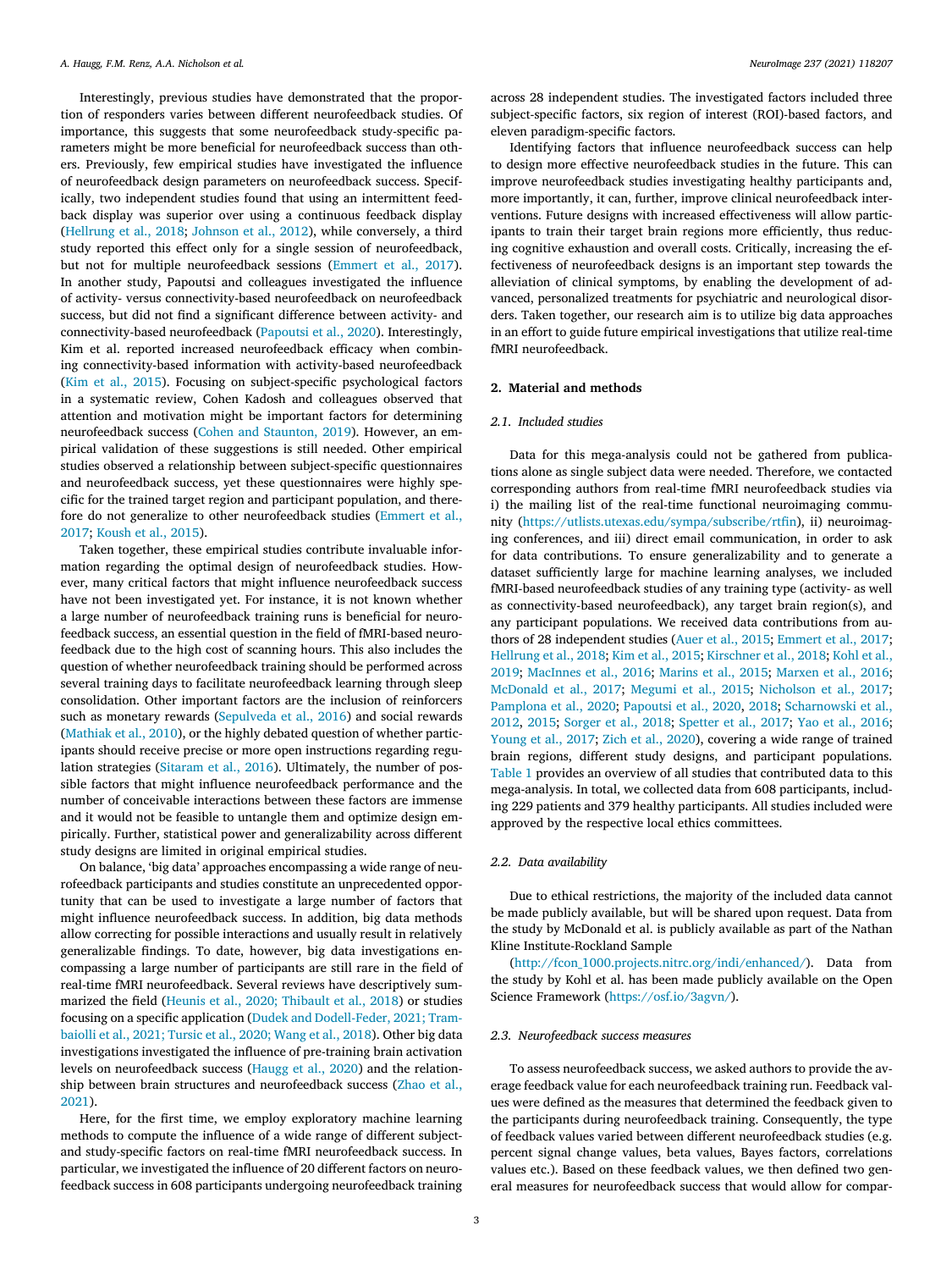#### <span id="page-3-0"></span>**Table 1**

**Overview of studies included in the mega-analysis**. We received data from 28 independent neurofeedback studies, including 608 participants (229 patients and 379 healthy participants). 24 studies used activity-based neurofeedback, 6 studies used connectivity-based neurofeedback. Abbreviations: ACC – Anterior Cingulate Cortex, dlPFC – dorsolateral Prefrontal Cortex, mPFC – medial Prefrontal Cortex, M1 – Primary Motor Cortex, OFC – Orbitofrontal Cortex, PCC – Posterior Cingulate Cortex, PMC – Pre-Motor Cortex, PHC – Parahippocampal Cortex, SMA – Supplementary Motor Cortex, SMC – Somatomotor Cortex, SPL – Superior Parietal Lobe, VTA – Ventral Tegmental Area.

| Author (year)              | ROI(s)                                            | participants                                             | neurofeedback type     |
|----------------------------|---------------------------------------------------|----------------------------------------------------------|------------------------|
| Auer et al. (2015)         | <b>SMC</b>                                        | healthy $(N = 16)$                                       | activity               |
| Emmert et al. (2017)       | auditory cortex                                   | tinnitus ( $N = 11$ )                                    | activity               |
| Hellrung et al. (2018)     | amygdala                                          | healthy $(N = 34)$                                       | activity               |
| Hellrung et al. (in prep)  | amygdala                                          | healthy $(N = 16)$                                       | activity               |
| Hellrung et al. (in prep)  | insula                                            | healthy $(N = 11)$                                       | activity               |
| Keynan et al. (in prep)    | amygdala                                          | healthy $(N = 33)$                                       | activity               |
| Kim et al. (2015)          | ACC, mPFC, OFC, PCC, precuneus                    | tobacco use disorder ( $N = 14$ )                        | connectivity, activity |
| Kirschner et al. (2018)    | <b>VTA</b>                                        | healthy ( $N = 27$ ), cocaine use disorder ( $N = 24$ )  | activity               |
| Kirschner et al. (in prep) | <b>VTA</b>                                        | schizophrenia ( $N = 14$ )                               | activity               |
| Kohl et al. (2019)         | dlPFC                                             | overweight $(N = 16)$                                    | activity               |
| Kohl (pilot data)          | dlPFC                                             | overweight $(N = 9)$                                     | activity               |
| Liew et al. (in prep)      | left PMC, left SMA                                | healthy $(N = 10)$                                       | connectivity           |
| MacInnes et al. (2016)     | <b>VTA</b>                                        | healthy $(N = 19)$                                       | activity               |
| Marins et al. (2015)       | left PMC                                          | healthy $(N = 14)$                                       | activity               |
| Marxen et al. (2016)       | amygdala                                          | healthy $(N = 32)$                                       | activity               |
| McDonald et al. (2017)     | default mode network                              | healthy ( $N = 68$ ), psychiatric disorders ( $N = 72$ ) | activity               |
| Megumi et al. (2015)       | left lateral parietal, left M1                    | healthy $(N = 12)$                                       | connectivity           |
| Nicholson et al. (2017)    | amygdala                                          | PTSD $(N = 14)$                                          | activity               |
| Pamplona et al. (2020)     | default mode network, sustained attention network | healthy $(N = 15)$                                       | activity               |
| Papoutsi et al. (2018)     | <b>SMA</b>                                        | Huntington's disease ( $N = 10$ )                        | activity               |
| Papoutsi et al. (2020)     | SMA, left striatum                                | Huntington's disease ( $N = 16$ )                        | connectivity, activity |
| Scharnowski et al. (2015)  | SMA, PHC                                          | healthy $(N = 7)$                                        | activity               |
| Scharnowski et al. (2012)  | visual cortex                                     | healthy $(N = 10)$                                       | activity               |
| (Sorger et al., 2018)      | individually different                            | healthy $(N = 10)$                                       | activity               |
| Spetter et al. (2017)      | dlPFC, vmPFC                                      | obesity $(N = 8)$                                        | connectivity           |
| Yao et al. (2016)          | anterior insula                                   | healthy $(N = 18)$                                       | activity               |
| Young et al. (2017)        | amygdala                                          | depression $(N = 18)$                                    | activity               |
| Zich et al. (2020)         | amygdala, dlPFC                                   | adolescents ( $N = 27$ )                                 | connectivity           |

isons between participants of different studies and, more importantly, for pooling all participants together:

- *Neurofeedback performance*: General neurofeedback performance for each participant was calculated based on the ratio of successful neurofeedback training runs as compared to unsuccessful neurofeedback training runs. Successful neurofeedback training runs were defined as runs showing feedback values with positive signs for up-regulation and negative signs for down-regulation. For the classification analyses, participants who showed more than 50% of successful neurofeedback training runs were labelled as successful, the others as unsuccessful.
- *Neurofeedback improvement*: Neurofeedback improvement of each participant was calculated based on the slope of the neurofeedback learning curve, i.e. the slope of the regression line over the feedback values of all neurofeedback training runs. For classification analyses, successful participants were then defined as participants with a slope greater than 0, non-successful participants showed a slope smaller or equal 0.

# *2.4. Investigated factors influencing neurofeedback performance and neurofeedback improvement*

We investigated the influence of 20 different factors on neurofeedback success. All factors needed to be applicable to every study (i.e. we did not include measures which were only assessed in part of the included studies) and needed to demonstrate different values in at least 10% of the data. As a consequence, ROIs were clustered together in categories to ensure enough data diversity for each ROI-related factor. The continuous and categorical factors included:

• Three subject-specific factors: (1) age of the participant in years, (2) sex of the participant, (3) health status of the participant (healthy participant or patient);

- Six region of interest (ROI)-based factors: (1) ROI(s) is/are cortical or subcortical, (2) ROI(s) is/are a sensory brain region, (3) ROI(s) is/are part of the default mode network (DMN), (4) ROI(s) is/are part of the salience network, (5) ROI(s) is/are part of the motor network, (6) ROI(s) consist(s) of one brain region or more brain regions;
- Eleven experimental design-specific factors: (1) use of connectivityvs activity-based measure for feedback computation, (2) use of continuous vs intermittent feedback presentation, (3) use vs no use of functional localizer for defining the trained ROI(s), (4) up- vs downregulation, (5) use of precise strategy suggestions vs no or open strategy suggestions, (6) use of external (monetary) reward vs no external reward given, (7) use of pre-training no-feedback run (functional runs prior to NFB training, where participants are already asked to modulate their brain signals, however, no feedback over regulation performance is provided) vs no pre-training no-feedback run, (8) length of a single neurofeedback training run in seconds, (9) length of a single neurofeedback regulation block in seconds), (10) number of performed neurofeedback training runs, (11) neurofeedback training on one day vs across several days

## *2.5. Multivariable predictions of neurofeedback performance and neurofeedback improvement*

Individual machine learning analyses were performed in Python (v3.8.3) to identify factors that predict participant-specific neurofeedback performance as well as neurofeedback improvement, using multivariable classification models. For the machine learning models, an *Extra Trees* (ExtraTreesClassifier, scikit-learn library v0.23.1; [Pedregosa](#page-9-0) et al., 2011) approach was used, which is a computationally efficient non-linear classification method. *Extra Trees* implements an ensemble of *Extremely randomized trees* [\(Geurts](#page-8-0) et al., 2006). Ensemble methods improve the performance of base predictors, e.g. decision trees, by accumulating the predictions of the base predictors via, e.g.,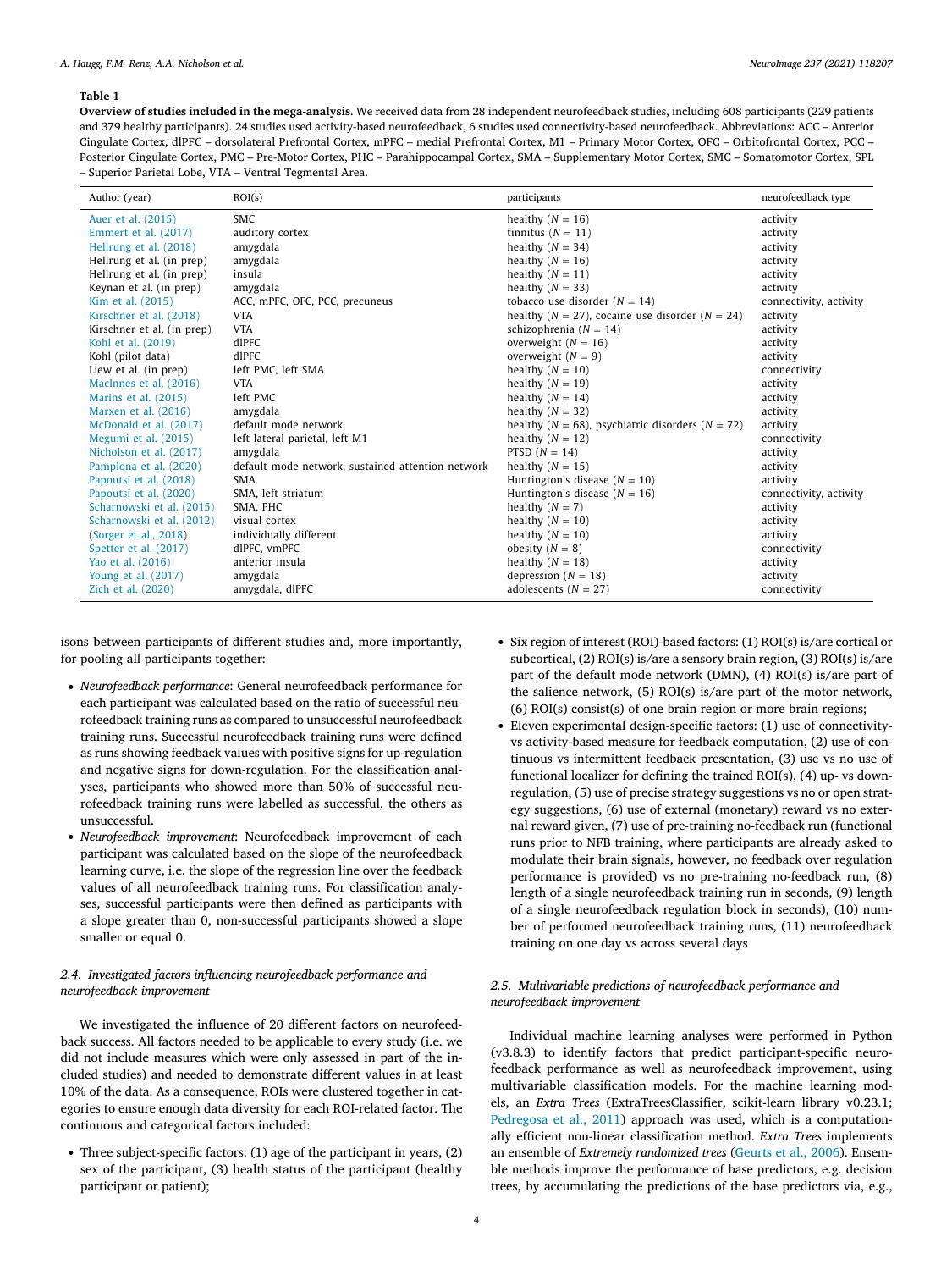## **Table 2**

Extra Trees prediction accuracy for the neurofeedback performance and the neurofeedback improvement target.

|                                         | Average of weighted accuracy $\pm$ | Average of weighted      | p value of smaller or equal |
|-----------------------------------------|------------------------------------|--------------------------|-----------------------------|
|                                         | standard deviation                 | accuracy at chance level | chance level                |
| 1. Predicting neurofeedback performance | $60.3% + 12.3$                     | 51.0%                    | p < 0.001                   |
| 2. Predicting neurofeedback improvement | $48.1\% + 9.0$                     | 48.4%                    | $p = 0.614$                 |

majority voting. To obtain diverse predictions from the same base predictors processes that introduce randomness are applied when building the base predictors.

The model performance – the prediction accuracy – was estimated using a nested [cross-validation](#page-8-0) (CV) procedure (Cawley and Talbot, 2010). In the main CV loop, a shuffle-split data partitioning with 10% of the studies in the testing-set and 90% of the studies in the training-set was repeated 100 times, resulting in 100 Extra Trees models (300 trees per model). Splitting data along studies allows for assessing robust model performance that generalizes between studies. Feature scaling (z-scoring) and hyper-parameter tuning was carried out within the main CV loop, using the training-set data of the current CV loop only. Hyper-parameter tuning was implemented in an inner (nested) CV procedure, so a separate CV was carried out for each repetition of the outer CV loop. The inner CV loops used, again, a shuffle-split partitioning scheme with 10% of the studies in the inner testing set and 50 repetitions. To control model complexity, we restricted the maximum number of possible interactions of a decision tree in the *Extra Trees* ensembles by controlling the number of maximum leaf nodes per tree. The candidate maximum number of leave nodes was randomly drawn between 2 and 32 (50 random draws, RandomizedSearchCV, scikit-learn, v0.23.1). The maximum number of leave nodes that led to the lowest squared error was subsequently used in the outer CV loop.

After hyper-parameter tuning, an Extra Trees model was trained in the main (outer) CV loop using the obtained hyper-parameter and 300 trees with no maximum features. Further, minimum samples split was set to 2, minimum samples leaf to 1, and minimum weight fraction leaf to 0.0. No maximum depth and no maximum samples were chosen, minimum impurity decrease was 0.0, ccp alpha was 0.0, and the class weight was computed from training data.

The obtained model was then tested on the respective hold-out set of the main CV loop. The hold-out set (10% of the studies) was explicitly not used in the inner CV loop. In each repetition of the main CV loop, model prediction accuracy was computed. To counter unbalanced classes (more samples in one class than in the other) weighted accuracy was used [\(Hastie](#page-8-0) et al., 2001). For that purpose an additional model was trained and tested on a shuffled version of the data in each CV loop.

After obtaining the results of the 100 repetitions of the outer CV loop, we assessed whether the models performed statistically significantly better than chance level by applying a bootstrap test (100,000 bootstrap samples; [Efron,](#page-8-0) 1979). For this test, the null-hypothesis was that the difference between accuracy and chance level is on average smaller or equal to zero (Table 2).

Further, we analyzed the importance of each factor for the overall model performance. In specific, the factor importance was estimated by summing up contributions per factor, over the decision tree splits. The total importance of a feature was then computed as the normalized importance of that feature averaged over the trees in the ensemble [\(Hastie](#page-8-0) et al., 2001). Correlation of features leads to a split of this importance measure among these features (see Figure S1 in Supplementary Material for correlation map). To determine whether a feature's contribution was statistically significant, we tested that feature's importance against the feature importance obtained by a model that was trained with the same parameters, but shuffled data. The nullhypothesis tested per feature was that the median difference in feature importance is smaller or equal to zero. The null-hypothesis was tested with a bootstrap test (100,000 bootstrap samples per feature;

[Efron,](#page-8-0) 1979). Obtained p-values were Bonferroni-corrected for multiple comparisons.

The entire analysis (computing the models and the contributions of factors) was carried out two times. First, to predict neurofeedback performance and a second time to predict neurofeedback improvement.

#### **3. Results**

## *3.1. Neurofeedback success*

When investigating neurofeedback performance, we observed that 69.41% of all participants were labelled as successful, meaning that for them, more than 50% of all neurofeedback training runs were successful. Only 9.70% of participants were characterized by 25% or less successful runs. On average, participants presented 72.36% successful neurofeedback runs. For neurofeedback improvement over runs, we observed an average slope of 0.09 across all participants. Here, 59.70% of the participants showed a positive slope and, therefore, were able to improve their neurofeedback performance over time (see [Fig.](#page-5-0) 1).

# *3.2. Prediction accuracy of neurofeedback performance and neurofeedback improvement*

The *Extra Trees* machine learning model was able to predict neurofeedback performance from the investigated factors with an average accuracy of 60.3%, which is significantly better than the average accuracy at chance level with 51% (*p<*0.001). However, no prediction better than chance was revealed for neurofeedback improvement (Table 2).

As only the neurofeedback performance measure could be predicted with a better than chance accuracy, only the influence of factors on neurofeedback performance, but not neurofeedback improvement, are valid to be interpreted. Consequently, normalized model-based feature importance was only calculated for the neurofeedback performance target, but not for the neurofeedback improvement target (see [Fig.](#page-5-0) 2). Two factors contributed significantly to the prediction result: whether a study included a pre-training no-feedback run (median relative importance 59.3%; [Fig.](#page-5-0) 2) and whether a participant was a patient or a healthy participant (median relative importance 31.1%; [Fig.](#page-5-0) 2). More specifically, including a pre-training no-feedback run, as well as performing a study with patients increases the chance for a successful neurofeedback run. Patients did not show a higher ratio of pre-training no-feedback runs (17.47%) than healthy individuals (23.22%).

#### **4. Discussion**

In this exploratory study, we investigated the influence of 20 different factors on neurofeedback performance and improvement, including three subject-specific factors, six ROI-based factors, and eleven paradigm-specific factors. When targeting neurofeedback performance, our classification model achieved an accuracy of 60.3%, which was significantly better than chance level. In contrast, classification for the neurofeedback improvement target did not reach an accuracy level above chance level. This difference in classification accuracy between neurofeedback performance and improvement is driven by the different types of success which are captured by the two success measures: Neurofeedback performance describes if an individual is able to regulate their brain signals to a level above (or below if downregulation is performed) baseline. In contrast, neurofeedback improvement describes whether an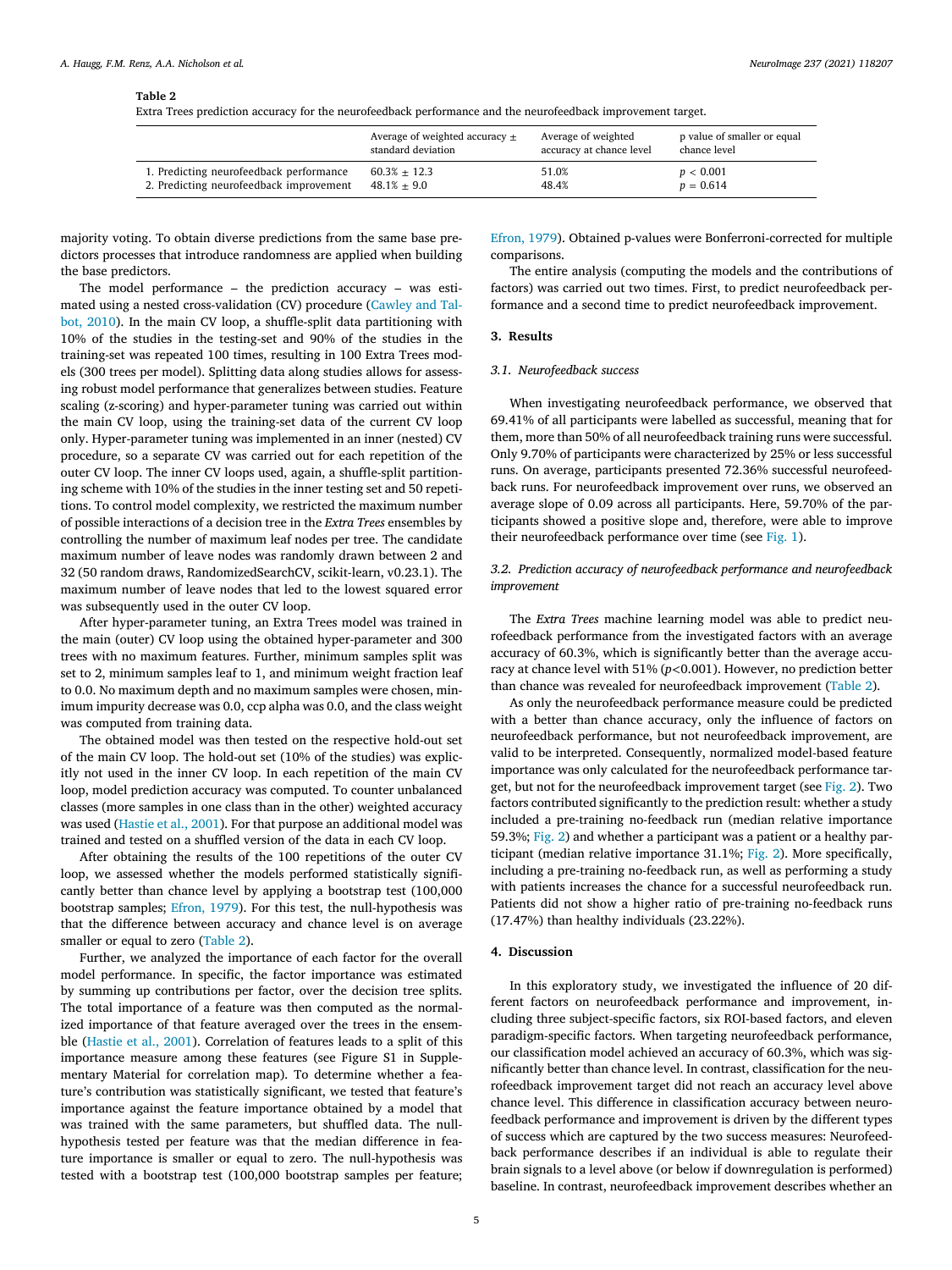<span id="page-5-0"></span>

**Fig. 1. Distribution of neurofeedback success. Left:** More than half (51.48%) of all participants undergoing neurofeedback training performed 75% or more of successful runs. Only 9.70% of the participants performed 25% successful runs or fewer. **Right:** 59.70% of all participants undergoing neurofeedback training show positive slopes of their learning curves, indicating an improvement over time.



Fig. 2. Distribution of feature importance for predicting neurofeedback performance. A 20 different features were investigated with respect to their importance for the prediction result. Significance was determined using a bootstrapping approach comparing each feature's importance for the model against the feature's importance for the same model with shuffled data. Significant normalized model-based feature importance was observed for the feature pre-training no-feedback run and for the feature patient versus healthy participant. **B** Participants who performed a pre-training no-feedback run were more successful during neurofeedback than participants without a pre-training no-feedback run. **C** Patients were more successful than healthy participants.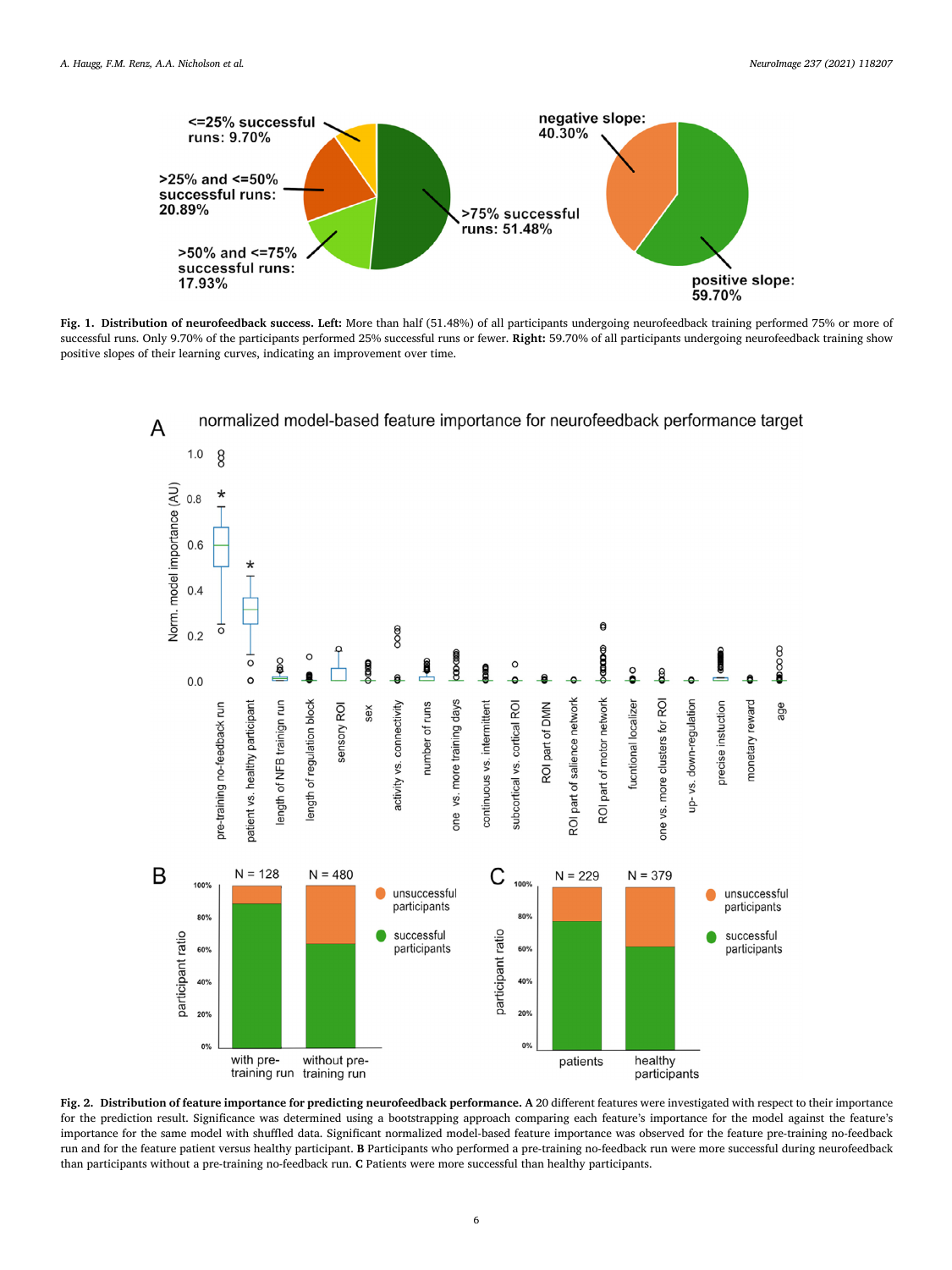individual is able to increase (or decrease in downregulation is performed) their neurofeedback signal over time. Consequently, some individuals might show high levels of performance, but low levels of improvement, or vice versa.

Overall, we observed considerably high neurofeedback success rates across all 28 studies, with around 60% of all participants showing positive slopes and around 70% of all participants showing more than 50% successful neurofeedback runs. Our results revealed two factors that showed high model importance for the neurofeedback performance classification, suggesting that they may significantly influence neurofeedback performance.

#### *4.1. Factors that influence neurofeedback performance*

The first significant factor influencing neurofeedback performance is the presence or absence of a pre-training no-feedback run. Here, significantly higher ratios of successful neurofeedback runs were found for studies that included a pre-training no-feedback run in their study design. Pre-training no-feedback runs are functional runs prior to neurofeedback training, where participants are already asked to modulate their brain signals, however, no feedback regarding regulation performance is provided (e.g. see Kim et al., [2015;](#page-8-0) [Kirschner](#page-8-0) et al., 2018; [MacInnes](#page-9-0) et al., 2016; [Young](#page-9-0) et al., 2017). These no-feedback runs can serve several purposes, for instance, helping participants familiarize themselves with the neurofeedback paradigm and scanning environment where the following runs will take place. Importantly, they serve as a baseline run for comparisons with subsequent neurofeedback training runs and transfer no-feedback runs after neurofeedback training (Auer et al., [2015;](#page-8-0) [MacInnes](#page-9-0) et al., 2016). One reason for our finding that pre-training no-feedback runs can benefit neurofeedback performance might be that prior familiarization with the neurofeedback setup and an additional run to practice one's brain regulation strategies will make it easier for the participants to perform well.

The second factor that demonstrated significant model importance for neurofeedback performance classification was whether a healthy participant or a clinical patient was undergoing neurofeedback training. Specifically, we found that patients showed higher ratios of successful neurofeedback runs than healthy participants. Similar results have already been reported in an empirical neurofeedback study where the authors observed significantly higher default mode network (DMN) upregulation performance in a heterogeneous group of patients, compared to healthy controls (Skouras and [Scharnowski,](#page-9-0) 2019). The authors argued that this finding might be linked to higher observed scores in DMN eigenvector centrality in the patient group than in the control group, i.e. in the patient group the DMN was more strongly connected to the rest of the brain. This is in line with a recent suggestion by Bassett and Khambhati who argue that areas which are strongly functionally connected within the brain (such as it is the case for the DMN) might be easier to be trained with [neurofeedback](#page-8-0) (Bassett and Khambhati, 2017). Further, it is also possible that patients show better performance in neurofeedback regulation due to more dysfunctional brain patterns as compared to healthy subjects, leaving more room for regulation and making ceiling effects less likely. Here, it should be noted that neurofeedback performance might still differ significantly between different patient populations, due to differences in cognitive deficits which might attenuate attention in general and neurofeedback regulation performance in specific [\(Heeren](#page-8-0) et al., 2014; Li et al., [2010;](#page-8-0) Lussier and Stip, 2001). Further, the observed differences in [neurofeedback](#page-9-0) performance between patients and healthy participants might also be driven by differences in the experimental design. Neurofeedback paradigms in clinical populations have oftentimes been piloted more thoroughly, and sometimes even follow a series of several neurofeedback studies in healthy populations which serve as pilots or templates for implementing the optimized final neurofeedback patient studies. For instance, [Kirschner](#page-8-0) et al., (2018) trained participants with cocaine use disorder to regulate their dopaminergic midbrain using a paradigm that had been previously successfully applied to healthy participants (Sulzer et al., 2013). [Consequently,](#page-9-0) high risk studies that are more likely to show a high percentage of unsuccessful neurofeedback runs, e.g. studies using a novel analysis method or an ultra-high-field MRI scanner, might be less often performed with patient populations. Finally, also a difference in the participants' motivation might influence the better performance of patients as compared to healthy participants. Many patients undergo neurofeedback training in the hope to improve their clinical symptoms while healthy participants mainly participate out of generic interest or in order to receive a monetary compensation. Therefore, it is likely that patients put more effort into the neurofeedback regulation task than healthy participants.

Taken together, our results indicate that it would be beneficial to include a pre-training no-feedback run in order to improve neurofeedback performance. Furthermore, our results demonstrate better neurofeedback performance of patients as compared to healthy participants. While the participant sample is primarily defined by the biological/clinical question under investigation and, thus, does not constitute an open parameter regarding design optimization, this finding nevertheless has strong implications for the design of future neurofeedback studies. Further, our findings emphasize the clinical potential of neurofeedback interventions: Even in cases where only small or moderate effects have been observed in neurofeedback studies on healthy participants, effects in patients might be nonetheless considerably stronger and clinically relevant, based on the same neurofeedback paradigm.

## *4.2. Features that do not predict neurofeedback performance*

Most of the features included in the machine learning analysis did not play an important role with regards to the classification of participants, neither for neurofeedback performance nor neurofeedback improvement analyses. One reason for this might be that the majority of our included features were based on parameters specific for each study's design, such as information on the paradigm or chosen ROI(s), rather than subject-specific features. These design-specific features were deliberately chosen for our analysis to identify parameters that could be easily modified when designing future neurofeedback studies. However, neurofeedback success also varied considerably within single neurofeedback studies (Bray et al., [2007;](#page-8-0) [Chiew](#page-8-0) et al., 2012; [deCharms](#page-8-0) et al., 2005; [Haugg](#page-8-0) et al., 2020; [Johnson](#page-8-0) et al., 2012; [Ramot](#page-9-0) et al., 2016; F. [Robineau](#page-9-0) et al., 2014; [Scharnowski](#page-9-0) et al., 2012; Yoo et al., [2008\)](#page-9-0), despite all design-specific parameters being identical for the participants of a study. This indicates that subject-specific factors such as biological measures (e.g. heart rate, pulse, stress level), personality traits and cognitive measures, intelligence, the ability to perform mental imagery, or the subject's attention and motivation (see (Cohen and [Staunton,](#page-8-0) 2019) for a systematic review) might be important factors for successful neurofeedback training. Further, also individual brain-based measures, such as functional connectivity [\(Scheinost](#page-9-0) et al., 2014), eigenvector centrality (Skouras and [Scharnowski,](#page-9-0) 2019), gray matter volume (Zhao et al., 2021), or the connectivity of the trained brain region to other higherorder cognitive areas (Bassett and [Khambhati,](#page-8-0) 2017) have been previously discussed as possible factors that might influence neurofeedback success. Due to such information not being available for our data, we were not able to assess the effect that these parameters might have on neurofeedback success. In the future, more harmonization efforts in assessing subject-specific data across different neurofeedback studies will therefore be necessary.

A complementary reason why many features included in our analysis were not predictive of neurofeedback success was the heterogeneity of the dataset. As we aimed at finding generalizable factors that influence neurofeedback success across a wide range of different neurofeedback studies, we purposely included diverse studies training different ROIs, different participant populations, and using a variety of experimental designs and methods, thus making predictions very difficult. It is possible that by investigating more homogeneous subsets of the data, cer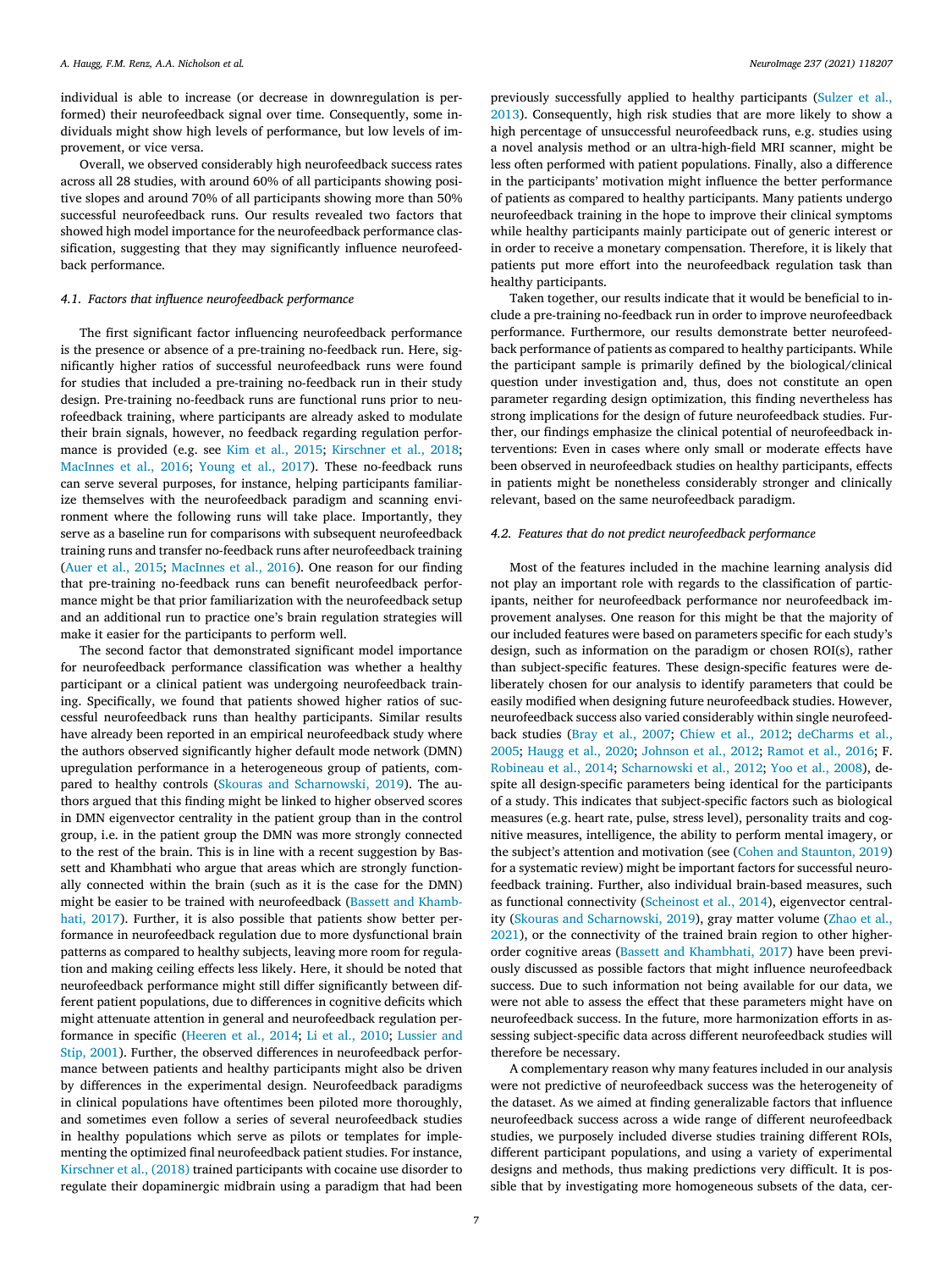tain additional factors might become predictive even though they were not predictive when pooling all studies together. However, establishing more homogeneous subsets for solid machine learning analyses will require more data than is currently available. For future investigations on this topic, we therefore want to further encourage data sharing and open science practices and, in particular, emphasize the importance of common practices for data sharing and the description of datasets. This includes use of standardized data structures such as the Brain Imaging Data Structure (BIDS) [\(Gorgolewski](#page-8-0) et al., 2016) in general and the reporting of standardized neurofeedback design aspects, such as described in CRED-NF (Ros et al., [2020\)](#page-9-0), in specific.

Finally, it should be noted that the selection of papers who contribute data to mega-analyses and meta-analyses could be biased in a sense that successful results might be more likely to be shared by authors than unsuccessful results. In the future, the use of study registrations and preregistered reports will be an important step to reducing bias in secondary analyses (Allen and [Mehler,](#page-8-0) 2019), not only in the field of neurofeedback, but across all scientific disciplines.

#### *4.3. Neurofeedback success target measures*

Our results were most likely not only driven by the included features, but also by the chosen target measures for neurofeedback success. To date, no commonly accepted measure for neurofeedback success has been established and measures vary between different studies (Haugg et al., 2020; Paret et al., 2019; [Thibault](#page-8-0) et al., 2018). For instance, neurofeedback feedback values during a single neurofeedback regulation block or run can be assessed with a wide variety of different methods, such as percent signal change, beta values, or connectivity values. The heterogeneity of feedback values complicates machine learning approaches that require a common target feature. Even if we had access to the raw imaging data, post-hoc re-analyses with an identical analysis pipeline for all studies would not solve this problem, because such a measure would not reflect the feedback that was provided to the participants during training. Choosing neurofeedback performance and neurofeedback improvement as targets for this mega-analysis allowed for pooling this large set of heterogeneous studies, thus, increasing statistical power and generalizability. In addition, by using a dichotomous classification approach (e.g. positive vs. negative slope), we could, further, account for some of the heterogeneity of our data. For instance, when the slope of a neurofeedback learning curve is computed based on only two runs, the resulting values are more likely to be actual outliers, as compared to when the slope of a neurofeedback learning curve based on 20 runs is calculated [\(Kwak](#page-8-0) and Kim, 2017). We avoided this problem by using a classification-based instead of a regression-based machine learning approach.

However, the chosen success measures still show limitations. For instance, the neurofeedback performance measure does not control for the fact that the performance of a cognitive task alone can already lead to activation of a specific target region. Currently, only few studies include control groups which perform the exactly same cognitive tasks and undergo MRI scanning, so more data will be necessary to perform machine learning analyses which are explicitly corrected for cognitive task activation. However, while we cannot exclude that neurofeedback learning in studies without suitable control conditions might in fact be due to cognitive task activations, previous studies indicate that neurofeedback learning goes beyond cognitive task activation alone. For instance, Haugg and colleagues observed that brain activity levels during pre-training no-feedback runs did not correlate with neurofeedback success, not even with neurofeedback success within the first neurofeedback run right after the no-feedback run [\(Haugg](#page-8-0) et al., 2020). This implies that the provided feedback might have a stronger effect on neurofeedback training success than the actual task which is performed in the MR scanner.

Furthermore improvement regarding the heterogeneity of the neurofeedback success measures might be expected from developing and establishing a commonly accepted model of neurofeedback learning. To date, the underlying mechanisms of neurofeedback have not been fully determined (Cohen and [Staunton,](#page-8-0) 2019; [Sitaram](#page-9-0) et al., 2016), making it difficult to identify the most important attributes of neurofeedback learning, towards creating a comprehensive neurofeedback success measure. With more neurofeedback data becoming publicly available thanks to the open science movement, another solution might be to only consider studies that used exactly the same feedback success measure while still finding enough data to carry out similar analyses. A larger amount of neurofeedback data will also allow future studies to investigate target measures with particular clinical relevance, such as clinical improvement after neurofeedback training, behavioral and/or cognitive changes, or specific neurophysiological responses.

## **5. Conclusion**

With 59.70% of all participants showing positive slopes and 69.41% of all participants having more than 50% of successful neurofeedback runs, our data indicate that neurofeedback training is overall successful, although with large room for improvement. Using machine learning on the largest neurofeedback data set to date, we were able to identify two measures that might influence neurofeedback success and, thus, could lead to improvements in the efficacy of neurofeedback interventions: Participants who performed a pre-training no-feedback run prior to neurofeedback training and participants who were patients generally performed better. Nevertheless, the medium overall predictability of our analyses indicates that further studies based on larger datasets and including more features are needed. In the future, our mega-analysis machine learning approach combined with increased data availability from homogeneous studies might allow for identifying more crucial factors, designing more efficient neurofeedback studies, improving clinical neurofeedback-based interventions, and understanding better how learning with neurofeedback is accomplished.

#### **Funding**

A.H. was supported by the Forschungskredit of the University of Zurich (FK‐18‐030), F.S. was supported by the Foundation for Research in Science and the Humanities at the University of Zurich (STWF‐17‐012) and the Swiss National Science Foundation (32003B\_166,566, BSSG10\_155,915, 100,014\_178,841). KCH and CZ received funding from the European Union's Seventh Framework Programme for research, technological development and demonstration under grant agreement no. 602186 and registered as preclinical trial #NCT02463136. LH was supported by the European Union's Horizon 2020 research and innovation program under the Grant Agreement No 794395. MM was supported by the Deutsche Forschungsgemeinschaft (DFG grant Nos. 178833530 [SFB 940] and 402170461 [TRR 265]).

## **Credit author statement**

Amelie Haugg: conceptualization, methodology, formal analysis, data curation, writing of original draft, funding acquisition, project administration, visualization

Fabian M. Renz: conceptualization, data curation, writing: review and editing

Andrew A. Nicholson: conceptualization, writing: review and editing Cindy Lor: conceptualization, data curation, writing: review and editing

Sebastian J. Götzendorfer: conceptualization, data curation, writing: review and editing

Ronald Sladky: conceptualization, writing: review and editing

Stavros Skouras: writing: review and editing, data curation, methodology

Frank Scharnowski: conceptualization, methodology, resources, writing of original draft, funding acquisition, supervision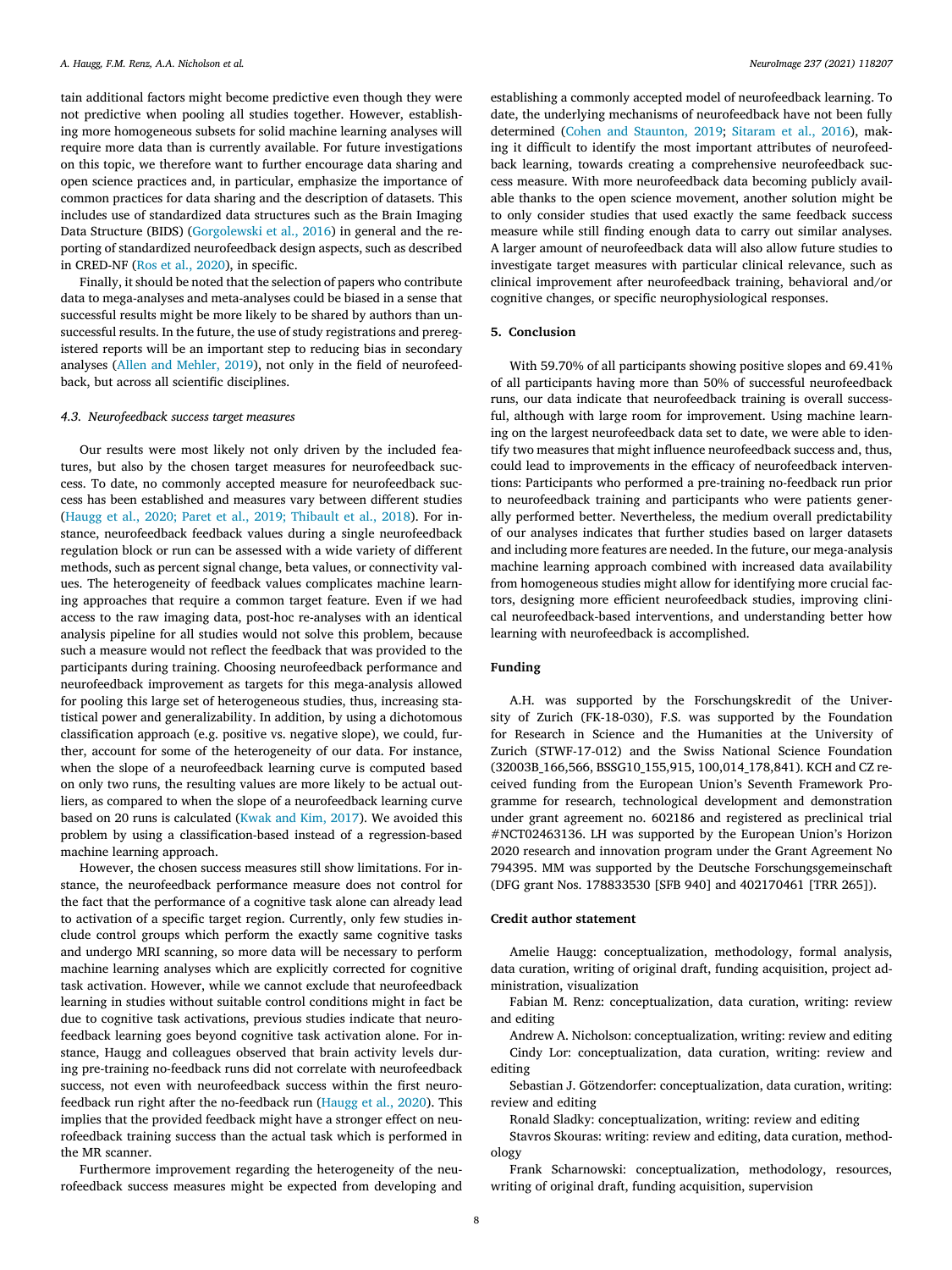<span id="page-8-0"></span>David Steyrl: conceptualization, methodology, software, validation, formal analysis, writing of original draft, visualization

All other authors: writing: review and editing, data curation, formal analysis

## **Data availability**

Due to ethical restrictions, the majority of the included data cannot be made publicly available, but will be shared upon request. Data from the study by McDonald et al. is publicly available as part of the Nathan Kline Institute-Rockland Sample

[\(http://fcon\\_1000.projects.nitrc.org/indi/enhanced/\)](http://fcon_1000.projects.nitrc.org/indi/enhanced/). Data from the study by Kohl et al. has been made publicly available on the Open Science Framework [\(https://osf.io/3agvn/\)](https://osf.io/3agvn/).

## **Declaration of Competing Interest**

SHK receives payment from Mendi Innovations AB, Stockholm, Sweden.

#### **Supplementary materials**

Supplementary material associated with this article can be found, in the online version, at doi[:10.1016/j.neuroimage.2021.118207.](https://doi.org/10.1016/j.neuroimage.2021.118207)

#### **References**

- Alkoby, O., Abu-Rmileh, A., Shriki, O., Todder, D., 2017. Can we predict who will respond to neurofeedback? A review of the inefficacy problem and existing predictors for successful EEG neurofeedback learning. Neuroscience doi[:10.1016/j.neuroscience.2016.12.050.](https://doi.org/10.1016/j.neuroscience.2016.12.050)
- [Allen,](http://refhub.elsevier.com/S1053-8119(21)00484-5/sbref0002) C., [Mehler,](http://refhub.elsevier.com/S1053-8119(21)00484-5/sbref0002) D.M.A, 2019. Open science [challenges,](http://refhub.elsevier.com/S1053-8119(21)00484-5/sbref0002) benefits and tips in early acreer and beyond. PLoS Biol. 17 (5), e3000246.
- Auer, T., Schweizer, R., Frahm, J., 2015. Training efficiency and transfer success in an extended real-time functional MRI neurofeedback training of the somatomotor cortex of healthy subjects. Front. Hum. Neurosci. 9 (October), 547. doi:10.3389/fn[hum.2015.00547.](https://doi.org/10.3389/fnhum.2015.00547)
- Bassett, D.S., Khambhati, A.N., 2017. A network engineering perspective on probing and perturbing cognition with neurofeedback. Ann. N. Y. Acad. Sci. 1396, 126–143. doi[:10.1111/nyas.13338.](https://doi.org/10.1111/nyas.13338)
- Bauer, C.C.C., Okano, K., Gosh, S.S., Lee, Y.J., Melero, H., Angeles, C.de los, Whitfield-Gabrieli, S., 2020. Real-time fMRI neurofeedback reduces auditory hallucinations and modulates resting state connectivity of involved brain regions: part 2: default mode network -preliminary evidence. Psychiatry Res. 284 (January). doi[:10.1016/j.psychres.2020.112770.](https://doi.org/10.1016/j.psychres.2020.112770)
- Bray, S., Shimojo, S., O'Doherty, J.P, 2007. Direct instrumental conditioning of neural activity using functional magnetic resonance imaging-derived reward feedback. J. Neurosci. 27 (28), 7498–7507. doi[:10.1523/JNEUROSCI.2118-07.2007.](https://doi.org/10.1523/JNEUROSCI.2118-07.2007)
- Buyukturkoglu, K., Rana, M., Ruiz, S., Hackley, S.A., Soekadar, S.R., Birbaumer, N., Sitaram, R, 2013. Volitional regulation of the supplementary motor area with fMRI-BCI neurofeedback in Parkinson's disease: a pilot study. 2013 6th International IEEE/EMBS Conference on Neural Engineering (NER) doi[:10.1109/NER.2013.6696025.](https://doi.org/10.1109/NER.2013.6696025)
- Buyukturkoglu, Korhan, Roettgers, H., Sommer, J., Rana, M., Dietzsch, L., Arikan, E.B., …, Ruiz, S., 2015. Self-regulation of anterior insula with real-time fMRI and its behavioral effects in obsessive-compulsive disorder: a feasibility study. PLoS ONE 10 (8), 1–26. doi[:10.1371/journal.pone.0135872.](https://doi.org/10.1371/journal.pone.0135872)
- Canterberry, M., Hanlon, C.A., Hartwell, K.J., Li, X., Owens, M., LeMatty, T., …, George, M.S., 2013. Sustained reduction of nicotine craving with real-time neurofeedback: exploring the role of severity of dependence. Nicotine Tobacco Res. 15 (12), 2120–2124. doi[:10.1093/ntr/ntt122.](https://doi.org/10.1093/ntr/ntt122)

[Cawley,](http://refhub.elsevier.com/S1053-8119(21)00484-5/sbref0010) G.C., [Talbot,](http://refhub.elsevier.com/S1053-8119(21)00484-5/sbref0010) N.L.C, 2010. On over-fitting in model selection and subsequent selection bias in [performance.](http://refhub.elsevier.com/S1053-8119(21)00484-5/sbref0010) Evaluation 11, 2079–2107.

- Chiew, M., LaConte, S.M., Graham, S.J., 2012. Investigation of fMRI neurofeedback of differential primary motor cortex activity using kinesthetic motor imagery. Neuroimage 61 (1), 21–31. doi[:10.1016/j.neuroimage.2012.02.053.](https://doi.org/10.1016/j.neuroimage.2012.02.053)
- Cohen, K., Staunton, G., 2019. NeuroImage a systematic review of the psychological factors that in fl uence neurofeedback learning outcomes. Neuroimage 185, 545–555. doi[:10.1016/j.neuroimage.2018.10.021.](https://doi.org/10.1016/j.neuroimage.2018.10.021)
- DeBettencourt, M.T., Cohen, J.D., Lee, R.F., Norman, K.A., Turk-Browne, N.B., 2015. Closed-loop training of attention with real-time brain imaging. Nat. Neurosci. 18 (3), 470–478. doi[:10.1038/nn.3940.](https://doi.org/10.1038/nn.3940)
- deCharms, R.C., Maeda, F., Glover, G.H., Ludlow, D., Pauly, J.M., Soneji, D., …, Mackey, S.C., 2005. Control over brain activation and pain learned by using real-time functional MRI. Proc. Natl. Acad. Sci. 102 (51), 18626–18631. doi[:10.1073/pnas.0505210102.](https://doi.org/10.1073/pnas.0505210102)
- Dudek, E., Dodell-Feder, D, 2021. The efficacy of real-time functional magnetic resonance imaging neurofeedback for psychiatric illness: a meta-analysis

of brain and behavioral outcomes. Neurosci. Biobehav. Rev. 121, 291–306. doi[:10.1016/j.neubiorev.2020.12.020.](https://doi.org/10.1016/j.neubiorev.2020.12.020)

- [Efron,](http://refhub.elsevier.com/S1053-8119(21)00484-5/sbref0016) B., 1979. Bootstrap methods: another look at the [jackknife.](http://refhub.elsevier.com/S1053-8119(21)00484-5/sbref0016) Ann. Stat. 7 (1), 1–26.
- Emmert, K., Breimhorst, M., Bauermann, T., Birklein, F., Rebhorn, C., Van De Ville, D., Haller, S., 2017a. Active pain coping is associated with the response in realtime fMRI neurofeedback during pain. Brain Imag. Behav. 11 (3), 712–721. doi[:10.1007/s11682-016-9547-0.](https://doi.org/10.1007/s11682-016-9547-0)
- Emmert, K., Kopel, R., Koush, Y., Maire, R., Senn, P., Van De Ville, D., Haller, S., 2017b. Continuous vs. intermittent neurofeedback to regulate auditory cortex activity of tinnitus patients using real-time fMRI - A pilot study. NeuroImage 14, 97–104. doi[:10.1016/j.nicl.2016.12.023.](https://doi.org/10.1016/j.nicl.2016.12.023)
- Frank, S., Lee, S., Preissl, H., Schultes, B., Birbaumer, N., Veit, R., 2012. The obese brain athlete: self-regulation of the anterior insula in adiposity. PLoS ONE 7 (8), 3–8. doi[:10.1371/journal.pone.0042570.](https://doi.org/10.1371/journal.pone.0042570)
- Gerin, M.I., Fichtenholtz, H., Roy, A., Walsh, C.J., Krystal, J.H., Southwick, S., Hampson, M., 2016. Real-time fMRI neurofeedback with war veterans with chronic PTSD: a feasibility study. Front. Psychiatry 7 (JUN), 1–11. doi[:10.3389/fpsyt.2016.00111.](https://doi.org/10.3389/fpsyt.2016.00111)
- Geurts, P., Ernst, D., Wehenkel, L., 2006. Extremely randomized trees. Mach. Learn 63 (1), 3–42. doi[:10.1007/s10994-006-6226-1.](https://doi.org/10.1007/s10994-006-6226-1)
- Gorgolewski, K.J., Auer, Tibor, Calhoun, V.D., Craddock, R.C., Das, S., Duff, E.P., …, Poldrack, R.A., 2016. The brain imaging data structure, a format for organizing and describing outputs of neuroimaging experiments. Sci. Data, 3 doi[:10.1007/978-1-4020-6754-9\\_1720.](https://doi.org/10.1007/978-1-4020-6754-9_1720)
- Guan, M., Ma, L., Li, L., Tong, L., Zhang, Y., Zheng, D., …, Shi, D., 2014. Self-regulation of rACC activation in patients with postherpetic neuralgia: a preliminary study using real-time fMRI neurofeedback. Ismrm 22, 5889. doi[:10.7910/DVN/27368.](https://doi.org/10.7910/DVN/27368)
- Haller, S., Birbaumer, N., Veit, R., 2010. Real-time fMRI feedback training may improve chronic tinnitus. Eur. Radiol. 20 (3), 696–703. doi[:10.1007/s00330-009-1595-z.](https://doi.org/10.1007/s00330-009-1595-z)
- Hanlon, C.A., Hartwell, K.J., Canterberry, M., Li, X., Owens, M., LeMatty, T., George, M.S., 2013. Reduction of cue-induced craving through realtime neurofeedback in nicotine users: the role of region of interest selection and multiple visits. Psychiatry Res. Neuroimag. 213 (1), 79–81. doi[:10.1016/j.pscychresns.2013.03.003.](https://doi.org/10.1016/j.pscychresns.2013.03.003)
- Hartwell, K.J., Hanlon, C.A., Li, X., Borckardt, J.J., Canterberry, M., Prisciandaro, J.J., …, Brady, K.T., 2016. Individualized real-time fMRI neurofeedback to attenuate craving in nicotine-dependent smokers. J. Psychiatry Neurosci. 41 (1), 48–55. doi[:10.1503/jpn.140200.](https://doi.org/10.1503/jpn.140200)
- Hastie, T., Tibshirani, R., Friedman, J., 2001. The Elements of Statistical Learning. Springer doi[:10.1111/j.1532-5415.1984.tb02220.x.](https://doi.org/10.1111/j.1532-5415.1984.tb02220.x)
- Haugg, A., Sladky, R., Skouras, S., McDonald, A., Craddock, C., Kirschner, M., …, Scharnowski, F., 2020. Can we predict real-time fMRI neurofeedback learning success from pretraining brain activity? Hum. Brain Mapp. 41 (14), 3839–3854. doi[:10.1002/hbm.25089.](https://doi.org/10.1002/hbm.25089)
- Heeren, A., Maurage, P., Perrot, H., De Volder, A., Renier, L., Araneda, R., …, Philippot, P., 2014. Tinnitus specifically alters the top-down executive control sub-component of attention: evidence from the Attention Network Task. Behav. Brain Res. 269, 147– 154. doi[:10.1016/j.bbr.2014.04.043.](https://doi.org/10.1016/j.bbr.2014.04.043)
- Hellrung, L., Dietrich, A., Hollmann, M., Pleger, B., Kalberlah, C., Roggenhofer, E., …, Horstmann, A., 2018. Intermittent compared to continuous real-time fMRI neurofeedback boosts control over amygdala activation. Neuroimage 166, 198–208. doi[:10.1016/j.neuroimage.2017.10.031.](https://doi.org/10.1016/j.neuroimage.2017.10.031)
- Heunis, S., Lamerichs, R., Zinger, S., Caballero-Gaudes, C., Jansen, J.F.A., Aldenkamp, B., Breeuwer, M, 2020. Quality and denoising in real-time functional magnetic resonance imaging neurofeedback: a methods review. Hum. Brain Mapp. 1–29. doi[:10.1002/hbm.25010.](https://doi.org/10.1002/hbm.25010)
- Johnson, K., Hartwell, K.J., Lematty, T., Borckardt, J., Morgan, P., Govindarajan, K., …, George, M.S., 2012. Intermittent "Real-time" fMRI feedback is superior to continuous presentation for a motor imagery task: a pilot study. J. Neuroimag. 22 (1), 58–66. doi[:10.1111/j.1552-6569.2010.00529.x.](https://doi.org/10.1111/j.1552-6569.2010.00529.x)
- Karch, S., Keeser, D., Hümmer, S., Paolini, M., Kirsch, V., Karali, T., …, Pogarell, O., 2015. Modulation of craving related brain responses using real-time fMRI in patients with alcohol use disorder. PLoS ONE 10 (7). doi[:10.1371/journal.pone.0133034.](https://doi.org/10.1371/journal.pone.0133034)
- Kim, D.-.Y., Yoo, S.-.S., Tegethoff, M., Meinlschmidt, G., Lee, J.-.H., 2015. The inclusion of functional connectivity information into fMRI-based neurofeedback improves its efficacy in the reduction of cigarette cravings. J. Cogn. Neurosci. 27 (8), 1552–1572. doi[:10.1162/jocn.](https://doi.org/10.1162/jocn)
- Kirschner, M., Sladky, R., Haugg, A., Stämpfli, P., Jehli, E., Hodel, M., Herdener, M., 2018. Self-regulation of the dopaminergic reward circuit in cocaine users with mental imagery and neurofeedback. EBioMedicine 37, 489–498. [https://doi.org/10.1016/j.ebiom.2018.10.052.](https://doi.org/10.1016/j.ebiom.2018.10.052)
- Kohl, S.H., Veit, R., Spetter, M.S., Günther, A., Rina, A., Lührs, M., …, Hallschmid, M., 2019. NeuroImage Real-time fMRI neurofeedback training to improve eating behavior by self-regulation of the dorsolateral prefrontal cortex : a randomized controlled trial in overweight and obese subjects. Neuroimage 191, 596–609. doi[:10.1016/j.neuroimage.2019.02.033.](https://doi.org/10.1016/j.neuroimage.2019.02.033)
- Koush, Y., Meskaldji, D.-.E., Pichon, S., Rey, G., Rieger, S.W., Linden, D.E.J., …, Scharnowski, F., 2015. Learning control over emotion networks through connectivitybased neurofeedback. Cereb. Cortex doi[:10.1093/cercor/bhv311.](https://doi.org/10.1093/cercor/bhv311)
- Kwak, S.G., Kim, J.H., 2017. Central limit theorem: the cornerstone of modern statistics. Korean J. Anesthesiol. 70 (2), 144–156. doi[:10.4097/kjae.2017.70.2.144.](https://doi.org/10.4097/kjae.2017.70.2.144)
- Li, C.T., Lin, C.P., Chou, K.H., Chen, I.Y., Hsieh, J.C., Wu, C.L., …, Su, T.P., 2010. Structural and cognitive deficits in remitting and non-remitting recurrent depression: a voxel-based morphometric study. Neuroimage 50 (1), 347–356. doi[:10.1016/j.neuroimage.2009.11.021.](https://doi.org/10.1016/j.neuroimage.2009.11.021)
- Li, X., Hartwell, K.J., Borckardt, J., Prisciandaro, J.J., Saladin, M.E., Morgan, P., …, George, M.S., 2013. Volitional reduction of anterior cingulate cortex activity produces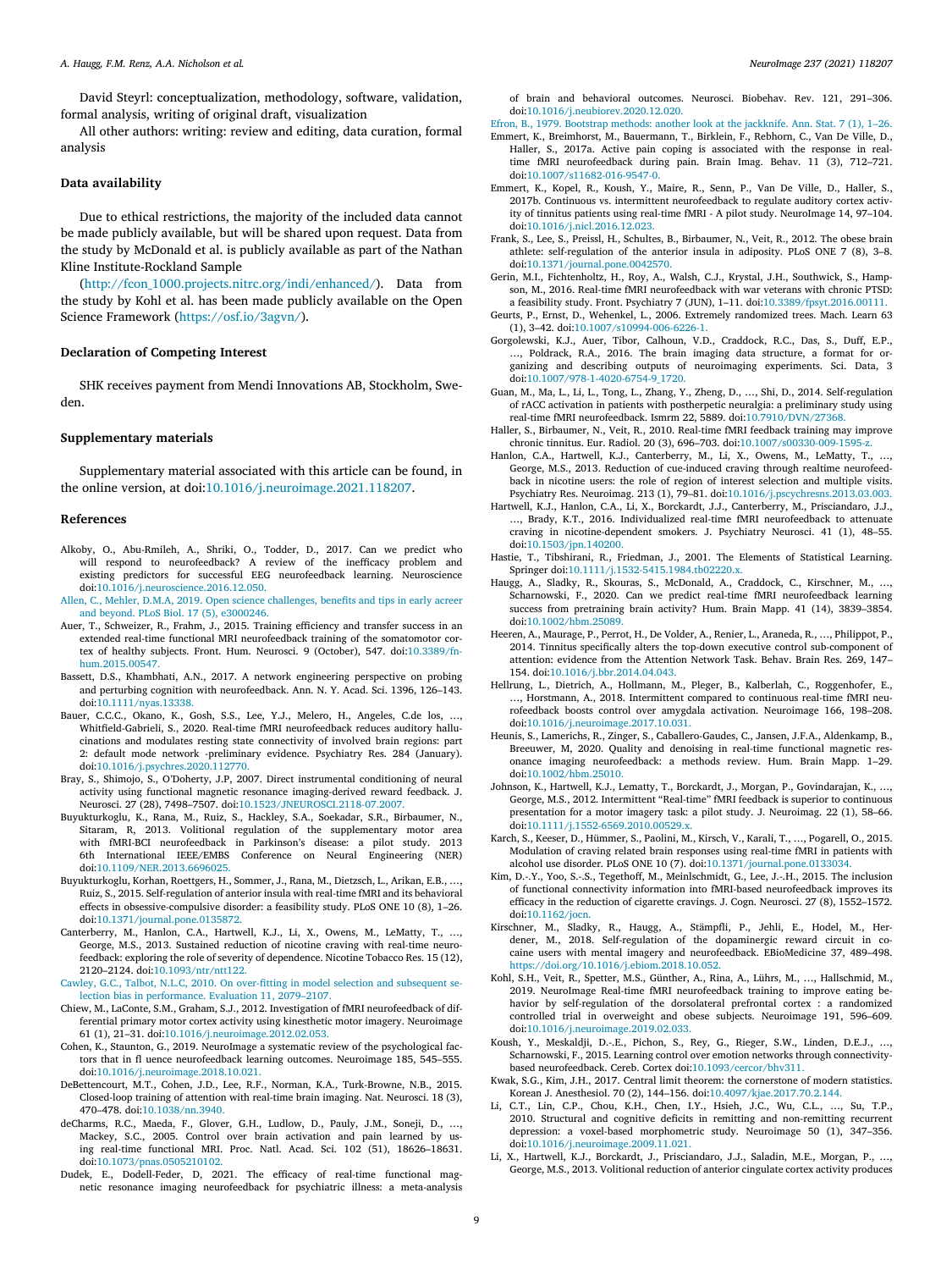<span id="page-9-0"></span>decreased cue craving in smoking cessation: a preliminary real-time fMRI study. Ad-dict. Biol. 18 (4), 739–748. doi[:10.1111/j.1369-1600.2012.00449.x.Volitional.](https://doi.org/10.1111/j.1369-1600.2012.00449.x.Volitional)

- Linden, D.E.J., Habes, L., Johnston, S.J., Linden, S., Tatineni, R., Subramanian, L. Goebel, R., 2012. Real-time self-regulation of emotion networks in patients with depression. PLoS ONE 7 (6). doi[:10.1371/journal.pone.0038115.](https://doi.org/10.1371/journal.pone.0038115)
- Lussier, I., Stip, E., 2001. Memory and attention deficits in drug naive patients with schizophrenia. Schizophr. Res. 48 (1), 45–55. doi[:10.1016/S0920-9964\(00\)00102-X.](https://doi.org/10.1016/S0920-9964(00)00102-X)
- MacInnes, J.J., Dickerson, K.C., Chen, N.kuei, Adcock, R.A., 2016. Cognitive neurostimulation: learning to volitionally sustain ventral tegmental area activation. Neuron 89 (6), 1331–1342. doi[:10.1016/j.neuron.2016.02.002.](https://doi.org/10.1016/j.neuron.2016.02.002)
- Marins, T.F., Rodrigues, E.C., Engel, A., Hoefle, S., Basílio, R., Lent, R., …, Tovar-Moll, F., 2015. Enhancing motor network activity using real-time functional MRI neurofeedback of left premotor cortex. Front. Behav. Neurosci. 9 (December), 1–12. doi[:10.3389/fnbeh.2015.00341.](https://doi.org/10.3389/fnbeh.2015.00341)
- Marxen, M., Jacob, M.J., Müller, D.K., Posse, S., Ackley, E., Hellrung, L., …, Smolka, M.N., 2016. Amygdala regulation following fMRI-neurofeedback without instructed strategies. Front. Hum. Neurosci. 10, 1–14. doi[:10.3389/fnhum.2016.00183,](https://doi.org/10.3389/fnhum.2016.00183) APR2016.
- Mathiak, K.A., Koush, Y., Dyck, M., Gaber, T.J., Alawi, E., Zepf, F.D., …, Mathiak, K., 2010. Social reinforcement can regulate localized brain activity. Eur. Arch. Psychiatry Clin. Neurosci. 260 (2), 132–136. doi[:10.1007/s00406-010-0135-9.](https://doi.org/10.1007/s00406-010-0135-9)
- McDonald, A.R., Muraskin, J., Dam, N.T.V., Froehlich, C., Puccio, B., Pellman, J., Craddock, R.C., 2017. The real-time fMRI neurofeedback based stratification of Default Network Regulation Neuroimaging data repository. Neuroimage 146, 157–170. doi[:10.1016/j.neuroimage.2016.10.048.](https://doi.org/10.1016/j.neuroimage.2016.10.048)
- Megumi, F., Yamashita, A., Kawato, M., Imamizu, H., 2015. Functional MRI neurofeedback training on connectivity between two regions induces long-lasting changes in intrinsic functional network. Front. Hum. Neurosci. 9 (March). doi:10.3389/fn[hum.2015.00160.](https://doi.org/10.3389/fnhum.2015.00160)
- Mehler, D.M.A., Sokunbi, M.O., Habes, I., Barawi, K., Subramanian, L., Range, M., Linden, D.E.J., 2018. Targeting the affective brain—a randomized controlled trial of real-time fMRI neurofeedback in patients with depression. Neuropsychopharmacology 43 (13), 2578–2585. doi[:10.1038/s41386-018-0126-5.](https://doi.org/10.1038/s41386-018-0126-5)
- Mehler, D.M.A., Williams, A.N., Whittaker, J.R., Krause, F., Lührs, M., Kunas, S., …, Linden, D.E.J., 2020. Graded fMRI neurofeedback training of motor imagery in middle cerebral artery stroke patients: a preregistered proof-of-concept study. Front. Hum. Neurosci. 14 (July), 1–17. doi[:10.3389/fnhum.2020.00226.](https://doi.org/10.3389/fnhum.2020.00226)
- Morgenroth, E., Saviola, F., Gilleen, J., Allen, B., Lührs, M., Eysenck, W.M., Allen, P, 2020. Using connectivity-based real-time fMRI neurofeedback to modulate attentional and resting state networks in people with high trait anxiety. NeuroImage 25 (January), 102191. doi[:10.1016/j.nicl.2020.102191.](https://doi.org/10.1016/j.nicl.2020.102191)
- Nicholson, A.A., Rabellino, D., Densmore, M., Frewen, P.A., Paret, C., Kluetsch, R., …, Lanius, R.A., 2017. The neurobiology of emotion regulation in posttraumatic stress disorder: amygdala downregulation via real-time fMRI neurofeedback. Hum. Brain Mapp. 38 (1), 541-560. doi[:10.1002/hbm.23402.](https://doi.org/10.1002/hbm.23402)
- Pamplona, G.S.P., Heldner, J., Langner, R., Koush, Y., Michels, L., Ionta, S., …, Salmon, C.E.G., 2020. Network-based fMRI-neurofeedback training of sustained attention. Neuroimage 221 (July), 117194. doi[:10.1016/j.neuroimage.2020.117194.](https://doi.org/10.1016/j.neuroimage.2020.117194)
- Papoutsi, M., Magerkurth, J., Josephs, O., Pépés, S.E., Ibitoye, T., Reilmann, R., …, Tabrizi, S.J., 2020. Activity or connectivity? A randomized controlled feasibility study evaluating neurofeedback training in Huntington's disease. Brain Commun. (1) doi[:10.1093/braincomms/fcaa049.](https://doi.org/10.1093/braincomms/fcaa049)
- Papoutsi, M., Weiskopf, N., Langbehn, D., Reilmann, R., Rees, G., Tabrizi, S.J., 2018. Stimulating neural plasticity with real-time fMRI neurofeedback in Huntington's disease: a proof of concept study. Hum. Brain Mapp. 39 (3), 1339–1353. doi[:10.1002/hbm.23921.](https://doi.org/10.1002/hbm.23921)
- Paret, C., Kluetsch, R., Zaehringer, J., Ruf, M., Demirakca, T., Bohus, M., …, Schmahl, C., 2016. Alterations of amygdala-prefrontal connectivity with real-time fMRI neurofeedback in BPD patients. Soc. Cogn. Affect. Neurosci. 11 (6), 952–960. doi[:10.1093/scan/nsw016.](https://doi.org/10.1093/scan/nsw016)
- Paret, C., Goldway, N., Zich, C., Keynan, J.N., Hendler, T., Linden, D., Cohen Kadosh, K., 2019. Current progress in real-time functional magnetic resonance-based neurofeedback: methodological challenges and achievements. Neuroimage 202, 116107. doi[:10.1016/j.neuroimage.2019.116107.](https://doi.org/10.1016/j.neuroimage.2019.116107)
- Paret, C., Hendler, T., 2020. Live from the "regulating brain": harnessing the brain to change emotion. Emotion 20 (1), 126–131. doi[:10.1037/emo0000674.](https://doi.org/10.1037/emo0000674)
- Pedregosa, F., Varoquaux, G., Gramfort, A., Michel, V., Thirion, B., Grisel, O., …, Cournapeau, D., 2011. Scikit-learn: machine learning in python. J. Mane Learn. Res. Learn. Res. 12 (1), 2825–2830. doi[:10.1145/2786984.2786995.](https://doi.org/10.1145/2786984.2786995)
- Quevedo, K., Yuan Teoh, J., Engstrom, M., Wedan, R., Santana-Gonzalez, C., Zewde, B., …, Cohen Kadosh, K., 2020. Amygdala circuitry during neurofeedback training and symptoms' change in adolescents with varying depression. Front. Behav. Neurosci. 14 (July), 1–16. doi[:10.3389/fnbeh.2020.00110.](https://doi.org/10.3389/fnbeh.2020.00110)
- Ramot, M., Grossman, S., Friedman, D., Malach, R., 2016. Covert neurofeedback without awareness shapes cortical network spontaneous connectivity. Proc. Natl. Acad. Sci. 113 (17), E2413–E2420. doi[:10.1073/pnas.1516857113.](https://doi.org/10.1073/pnas.1516857113)
- Robineau, F., Rieger, S.W., Mermoud, C., Pichon, S., Koush, Y., Van De Ville, D., …, Scharnowski, F., 2014. Self-regulation of inter-hemispheric visual cortex balance through real-time fMRI neurofeedback training. Neuroimage 100, 1–14. doi[:10.1016/j.neuroimage.2014.05.072.](https://doi.org/10.1016/j.neuroimage.2014.05.072)
- Robineau, Fabien, Saj, A., Neveu, R., Van De Ville, D., Scharnowski, F., Vuilleumier, P., 2019. Using real-time fMRI neurofeedback to restore right occipital cortex activity in patients with left visuo-spatial neglect: proof-of-principle and preliminary results. Neuropsychol. Rehabil. 29 (3), 339–360. doi[:10.1080/09602011.2017.1301262.](https://doi.org/10.1080/09602011.2017.1301262)
- Ros, T., Enriquez-Geppert, S., Zotev, V., Young, K.D., Wood, G., Whitfield-Gabrieli, S., …, Thibault, R.T., 2020. Consensus on the reporting and experimental design of clinical

and cognitive-behavioural neurofeedback studies (CRED-nf checklist). Brain 143 (6), 1674–1685. doi[:10.1093/brain/awaa009.](https://doi.org/10.1093/brain/awaa009)

- Rota, G., Sitaram, R., Veit, R., Erb, M., Weiskopf, N., Dogil, G., Birbaumer, N., 2009. Self-regulation of regional cortical activity using real-time fmri: the right inferior frontal gyrus and linguistic processing. Hum. Brain Mapp. 30 (5), 1605–1614. doi[:10.1002/hbm.20621.](https://doi.org/10.1002/hbm.20621)
- Scharnowski, F., Hutton, C., Josephs, O., Weiskopf, N., Rees, G., 2012. Improving visual perception through neurofeedback. J. Neurosci. 32 (49), 17830–17841. doi[:10.1523/JNEUROSCI.6334-11.2012.](https://doi.org/10.1523/JNEUROSCI.6334-11.2012)
- Scharnowski, F., Veit, R., Zopf, R., Studer, P., Bock, S., Diedrichsen, J., …, Weiskopf, N., 2015. Manipulating motor performance and memory through real-time fMRI neurofeedback. Biol. Psychol. 108, 85–97. doi[:10.1016/j.biopsycho.2015.03.009.](https://doi.org/10.1016/j.biopsycho.2015.03.009)
- Scheinost, D., Stoica, T., Wasylink, S., Gruner, P., Saksa, J., Pittenger, C., Hampson, M., 2014. Resting state functional connectivity predicts neurofeedback response. Front. Behav. Neurosci. 8 (September), 338. doi[:10.3389/fnbeh.2014.00338.](https://doi.org/10.3389/fnbeh.2014.00338)
- Sepulveda, P., Sitaram, R., Rana, M., Montalba, C., Tejos, C., Ruiz, S., 2016. How feedback, motor imagery, and reward influence brain self-regulation using realtime fMRI. Human Brain Mapping 37 (9), 3153–3171. doi[:10.1002/hbm.23228.](https://doi.org/10.1002/hbm.23228) [https://doi.org/10.1002/hbm.23228.](https://doi.org/10.1002/hbm.23228)
- Sherwood, M.S., Kane, J.H., Weisend, M.P., Parker, J.G., 2016. Enhanced control of dorsolateral prefrontal cortex neurophysiology with real-time functional magnetic resonance imaging (rt-fMRI) neurofeedback training and working memory practice. Neuroimage 124, 214–223. doi[:10.1016/j.neuroimage.2015.08.074.](https://doi.org/10.1016/j.neuroimage.2015.08.074)
- Shibata, K., Watanabe, T., Sasaki, Y., Kawato, M., 2011. Perceptual learning incepted by decoded fMRI neurofeedback without stimulus presentation. Science 334 (6061), 1413–1415. doi[:10.1126/science.1212003.Perceptual.](https://doi.org/10.1126/science.1212003.Perceptual)
- Sitaram, R., Ros, T., Stoeckel, L.E., Haller, S., Scharnowski, F., Lewis-Peacock, J., Sulzer, J., 2016. Closed-loop brain training: the science of neurofeedback. Nat. Neurosci. doi[:10.1038/nrn.2016.164.](https://doi.org/10.1038/nrn.2016.164)
- Sitaram, R., Veit, R., Stevens, B., Caria, A., Gerloff, C., Birbaumer, N., Hummel, F., 2012. Acquired control of ventral premotor cortex activity by feedback training: an exploratory real-time fMRI and TMS study. Neurorehabil. Neural. Repair 26 (3), 256– 265. doi[:10.1177/1545968311418345.](https://doi.org/10.1177/1545968311418345)
- Skouras, S., Scharnowski, F., 2019. The effects of psychiatric history and age on self-regulation of the default mode network. Neuroimage 198, 150–159. doi[:10.1016/j.neuroimage.2019.05.008.](https://doi.org/10.1016/j.neuroimage.2019.05.008)
- Sorger, B., Kamp, T., Weiskopf, N., Peters, J.C., Goebel, R., 2018. When the brain takes 'BOLD' steps: real-time fMRI neurofeedback can further enhance the ability to gradually self-regulate regional brain activation. Neuroscience 378, 71–88. doi[:10.1016/j.neuroscience.2016.09.026.](https://doi.org/10.1016/j.neuroscience.2016.09.026)
- Spetter, M.S., Malekshahi, R., Birbaumer, N., Lührs, M., van der Veer, A.H., Scheffler, K., …, Hallschmid, M., 2017. Volitional regulation of brain responses to food stimuli in overweight and obese subjects: a real-time fMRI feedback study. Appetite 112, 188– 195. doi[:10.1016/j.appet.2017.01.032.](https://doi.org/10.1016/j.appet.2017.01.032)
- Subramanian, L., Hindle, J.V., Johnston, S., Roberts, M.V., Husain, M., Goebel, R., Linden, D., 2011. Real-time functional magnetic resonance imaging neurofeedback for treatment of parkinson's disease. J. Neurosci. 31 (45), 16309–16317. doi[:10.1523/JNEUROSCI.3498-11.2011.](https://doi.org/10.1523/JNEUROSCI.3498-11.2011)
- Sukhodolsky, D.G., Walsh, C., Koller, W.N., Eilbott, J., Rance, M., Fulbright, R.K., …, Hampson, M., 2020. Randomized, sham-controlled trial of real-time functional magnetic resonance imaging neurofeedback for tics in adolescents with tourette syndrome. Biol. Psychiatry 87 (12), 1063–1070. doi[:10.1016/j.biopsych.2019.07.035.](https://doi.org/10.1016/j.biopsych.2019.07.035)
- Sulzer, J., Sitaram, R., Blefari, M.L., Kollias, S., Birbaumer, N., Stephan, K.E., Gassert, R., 2013. Neurofeedback-mediated self-regulation of the dopaminergic midbrain. Neuroimage 75, 176–184. doi[:10.1016/B978-0-12-384719-5.00424-X.](https://doi.org/10.1016/B978-0-12-384719-5.00424-X)
- Thibault, R.T., MacPherson, A., Lifshitz, M., Roth, R.R., Raz, A., 2018. Neurofeedback with fMRI: a critical systematic review. Neuroimage 172, 786–807. doi[:10.1016/j.neuroimage.2017.12.071.](https://doi.org/10.1016/j.neuroimage.2017.12.071)
- Trambaiolli, L.R., Kohl, S.H., Linden, D.E.J., Mehler, D.M.A, 2021. Neurofeedback training in major depressive disorder: a systematic review of clinical efficacy, study quality and reporting practices. Neurosci. Biobehav. Rev. 125, 33–56. doi[:10.1016/j.neubiorev.2021.02.015.](https://doi.org/10.1016/j.neubiorev.2021.02.015)
- Tursic, A., Eck, J., Lührs, M., Linden, D.E.J., Goebel, R, 2020. A systematic review of fMRI neurofeedback reporting and effects in clinical populations. Neuroimage Clin. 28 (November), 102496. doi[:10.1016/j.nicl.2020.102496.](https://doi.org/10.1016/j.nicl.2020.102496)
- Wang, T., Mantini, D., Gillebert, C.R., 2018. The potential of real-time fMRI neurofeedback for stroke rehabilitation: a systematic review. Cortex 107, 148–165. doi[:10.1016/j.cortex.2017.09.006.](https://doi.org/10.1016/j.cortex.2017.09.006)
- Yao, S., Becker, B., Geng, Y., Zhao, Z., Xu, X., Zhao, W., …, Kendrick, K.M., 2016. Voluntary control of anterior insula and its functional connections is feedback-independent and increases pain empathy. Neuroimage 130, 230–240. doi[:10.1016/j.neuroimage.2016.02.035.](https://doi.org/10.1016/j.neuroimage.2016.02.035)
- Yoo, S.-.S., Lee, J.-.H., O'Leary, H., Panych, L., Jolesz, F.A, 2008. Neurofeedback fMRI-mediated learning and consolidation of regional brain activation during motor imagery. Int. J. Imag. Syst. Technol. 18 (1), 69–78. doi[:10.1002/ima.20139.Neurofeedback.](https://doi.org/10.1002/ima.20139.Neurofeedback)
- Young, K.D., Siegle, G.J., Zotev, V., Phillips, R., Misaki, M., Yuan, H., …, Bodurka, J., 2017. Randomized clinical trial of real-time fMRI amygdala neurofeedback for major depressive disorder: effects on symptoms and autobiographical memory recall. Am. J. Psychiatry (20) doi[:10.1176/appi.ajp.2017.16060637.](https://doi.org/10.1176/appi.ajp.2017.16060637)
- Young, K.D., Zotev, V., Phillips, R., Misaki, M., Yuan, H., Drevets, W.C., Bodurka, J., 2014. Real-time fMRI neurofeedback training of amygdala activity in patients with major depressive disorder. PLoS ONE 9 (2). doi[:10.1371/journal.pone.0088785.](https://doi.org/10.1371/journal.pone.0088785)
- Zhang, G., Yao, L., Zhang, H., Long, Z., Zhao, X., 2013. Improved working memory performance through self-regulation of dorsal lateral prefrontal cortex activation using real-time fMRI. PLoS ONE 8 (8), 1–9. doi[:10.1371/journal.pone.0073735.](https://doi.org/10.1371/journal.pone.0073735)